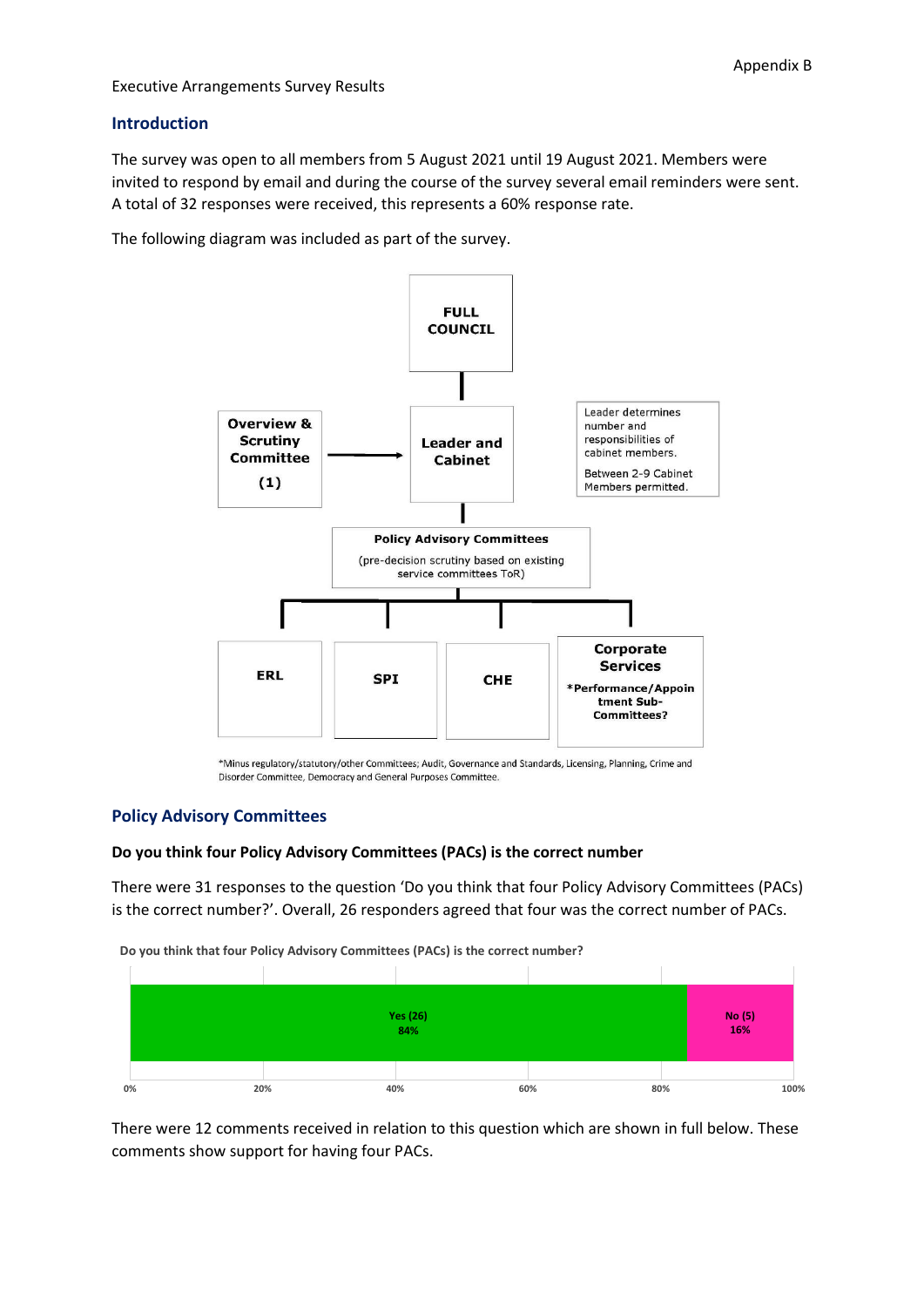### **Comments**

This enables the probable portfolios to be covered by a reasonable number of Committees of a practicable size

Because I came up with the number.

There should be sufficient committees (whatever they are called) to effectively prescrutinise and act as advisory with recommendations to the executive

There is little point in deviating from the current committee structure, to add more will diminish their roles and Members accountabilities

Keeping the committee structure similar to the current arrangements provides a better transition with the scope to reconsider later on.

Too many PACs would make it harder for members to keep up with the issues being discussed by each committee

I wonder whether Environment should be split away from Communities and Housing as that is a large area to place together.

To increase that number would only increase work and THE NEED FOR engagement for Members and Officers.

in this structure yes

These committees reflect the Strategic Plan

To keep procedures simple and straightforward

A committee system with leader as chair of P&R more democratic and inclusive

### **Do you agree with the proposals for the PACs to be assigned terms of reference matching cabinet portfolios?**

There were 30 responses to the question 'Do you agree with the proposals for the PACs to be assigned terms of reference matching cabinet portfolios?'. Overall, 26 responders agreed the terms of reference for the PACs should match those of the cabinet portfolios.

**Yes (26) 87% No (4) 13%**

**0% 20% 40% 60% 80% 100%**

**Do you agree with the proposals for PACs to be assigned terms of reference matching cabinet portfolios?**

There were 12 comments received in relation to this question which are shown in full below. These comments show support for matching the terms of reference of the PACs with the cabinet portfolios.

| <b>Comments</b>                                                                                  |
|--------------------------------------------------------------------------------------------------|
| This is the most practical method to prevent significant duplication or overlapping or indeed to |
| avoid gaps emerging                                                                              |
| Because I came up with the idea.                                                                 |
| Broadly yes but you would still need a policy and resources committee                            |
| If there were to be 9 Cabinet Members, you would need 9 PAC's, also a Cabinet portfolio may not  |
| cover a logical service area.                                                                    |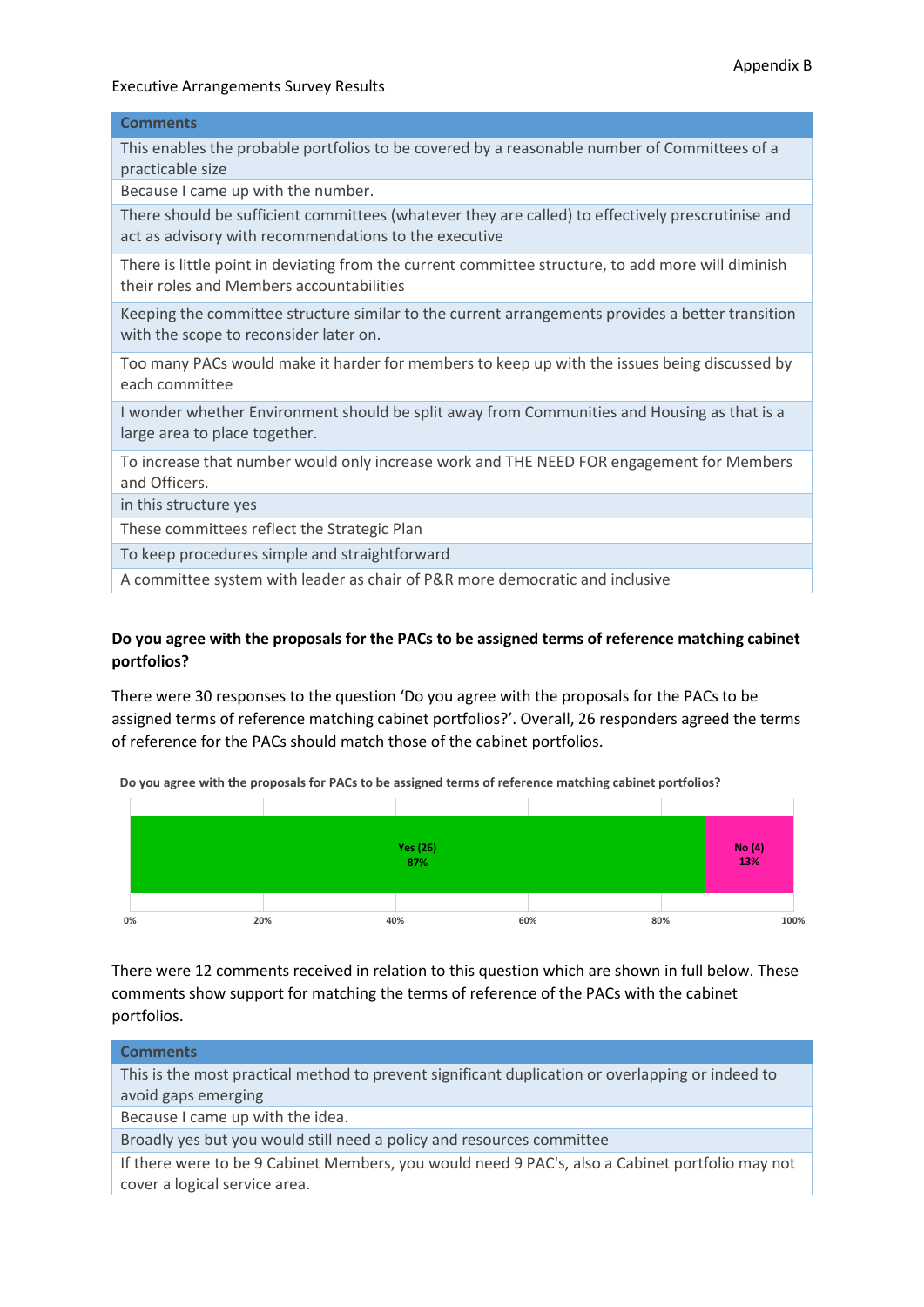| They will be acting as support to the cabinet.                                                 |
|------------------------------------------------------------------------------------------------|
| Perfect, discussion with challenge and understanding will lead to a more effective process for |
| decision making                                                                                |
| Allowing the cabinet member to receive scrutiny.                                               |
| key roles and key responsibilities will be matched better                                      |
| anything that is inclusive is better                                                           |
| Each PAC should have its own cabinet portfolio                                                 |
|                                                                                                |

### **Do you have any alternative suggestions on the terms of reference for the PACs?**

There were 29 responses to the question 'Do you have any alternative suggestions on the terms of reference for the PACs?'. Overall, 6 responders said they had suggestions in relation to the terms of reference for the PACs.



**Do you have an any alternative suggestions on the terms of reference for the PACs?**

There were 8 comments received in relation to this question which are shown in full below. Half of these comments express desire to keep the current system or for no changes to be made to the executive arrangements.

| <b>Comments</b>                                                                                                                                                                             |
|---------------------------------------------------------------------------------------------------------------------------------------------------------------------------------------------|
| There also needs to be a performance monitoring function and the committees should be the                                                                                                   |
| conduit for public engagement                                                                                                                                                               |
| Keep the Existing Committee System!                                                                                                                                                         |
| Leave as it is                                                                                                                                                                              |
| I wonder whether environment should be headlined more - as in across all of the PACs rather than<br>sitting in one alone but then am equally concerned that it might be lost by doing this. |
| Keep with the existing system                                                                                                                                                               |
| Retain committee system                                                                                                                                                                     |
| What has been suggested seems sound                                                                                                                                                         |
| Committee system structure                                                                                                                                                                  |

# **How do you feel about the PAC being chaired by the Cabinet Member to increase engagement with non-executive members?**

There were 32 responses to the question 'How do you feel about the PAC being chaired by the Cabinet Member to increase engagement with non-executive members?'. Overall, 20 responders answered positively.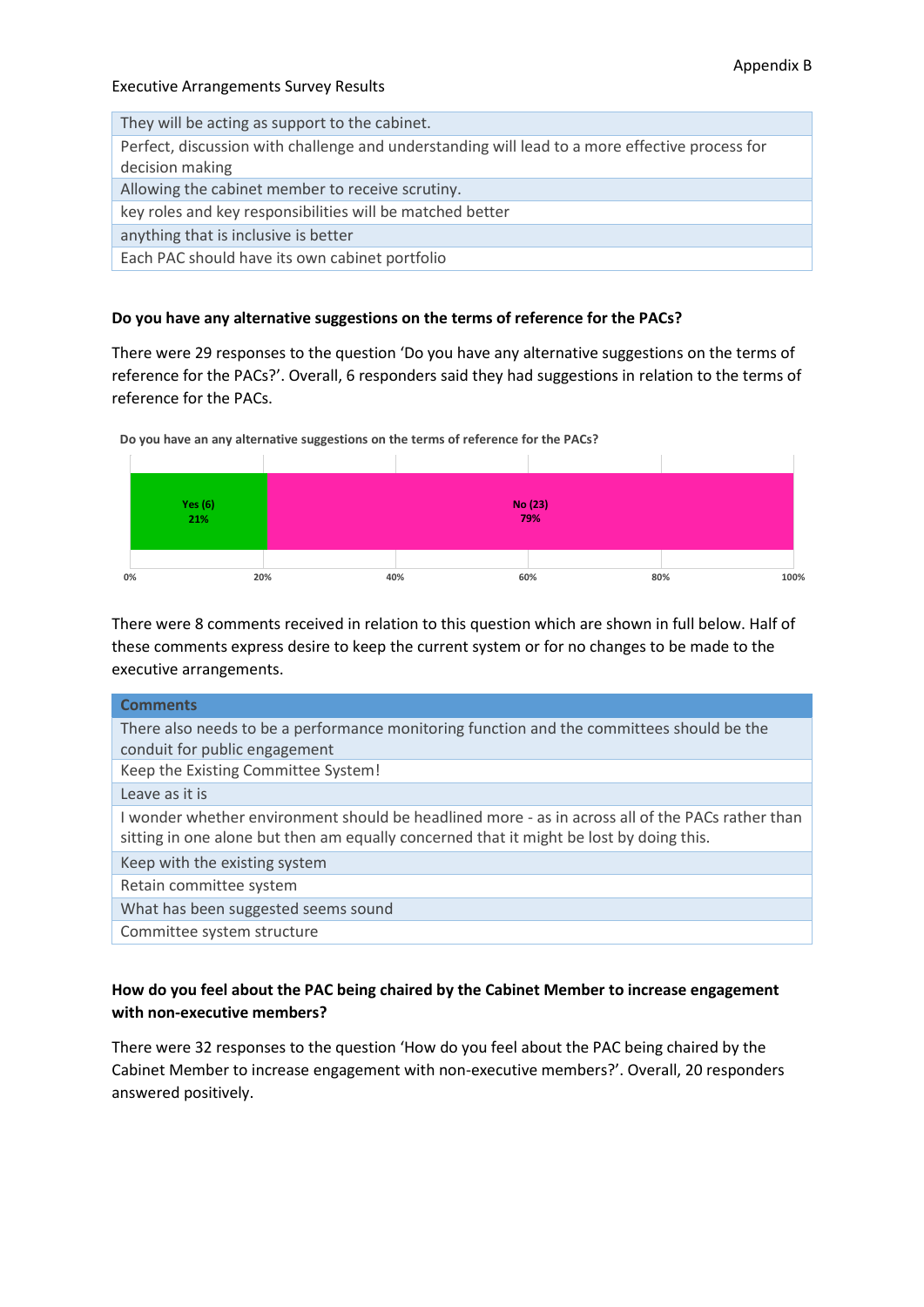**How do you feel about the PAC being chaired by the Cabinet Member to increase engagement with non-executive Members?**



There were 13 comments received in relation to this question which are shown in full below. These comments suggest that there should be good communication between the Cabinet Member and the PAC, but also raise concerns about the Cabinet Member chairing the PAC as being a possible conflict of interest.

| Comments                                                                                                                                                                                                                                                                                                    |
|-------------------------------------------------------------------------------------------------------------------------------------------------------------------------------------------------------------------------------------------------------------------------------------------------------------|
| It is crucial to building a sense of esprit de corps and preventing an overwise inevitable them and<br>us situation emerging                                                                                                                                                                                |
| Cabinet Members would be required to attend the relevant committee but for the cabinet<br>member to chair the committee that is intended to advise the cabinet member would be a<br>monumental conflict of interest. The committee chairmen should be exclusively the preserve of<br>non executive members. |
| A cabinet member should not chair the PAC, in parliament scrutiny panels etc are not chaired by<br>ministers. Having a non cabinet member chairing them would enable the cabinet member to be<br>called to account easier                                                                                   |
| There should be a strong link between the PAC and the CABINET.                                                                                                                                                                                                                                              |
| The Cabinet Member is there to listen, take account and consider the key points from the<br>discussion and then if necessary, take the discussion back to Cabinet for ratification of the way<br>forward.                                                                                                   |
| Allowing the cabinet member to chair means that they are the person gaining the direct scrutiny<br>of the committee.                                                                                                                                                                                        |
| The Cabinet member would hear open discussion on the concerns about or level support for the<br>item being discussed                                                                                                                                                                                        |
| The PACs should be able to discuss and then tell the cabinet member what they wish them to take<br>forwards/decide.                                                                                                                                                                                         |
| Increasing engagement and more improved ways of doing it can only be better.                                                                                                                                                                                                                                |
| Too politically biased                                                                                                                                                                                                                                                                                      |
| would prefer not  could be led                                                                                                                                                                                                                                                                              |
| it avoids duplication                                                                                                                                                                                                                                                                                       |
|                                                                                                                                                                                                                                                                                                             |
| This is essential to drive forward policy                                                                                                                                                                                                                                                                   |

### **What do you think is a suitable membership number for the PACs?**

There were 26 responses to the question 'What do you think is a suitable membership number for the PACs?'. Overall, the most common response was 9 with 12 responding this way.

There were 18 comments received in relation to this question which are shown in full below. These

| Count       | <b>26 Responses</b> |
|-------------|---------------------|
| Range       | $0 - 15$            |
| <b>Mode</b> | 9                   |
| <b>Mean</b> | 9.3                 |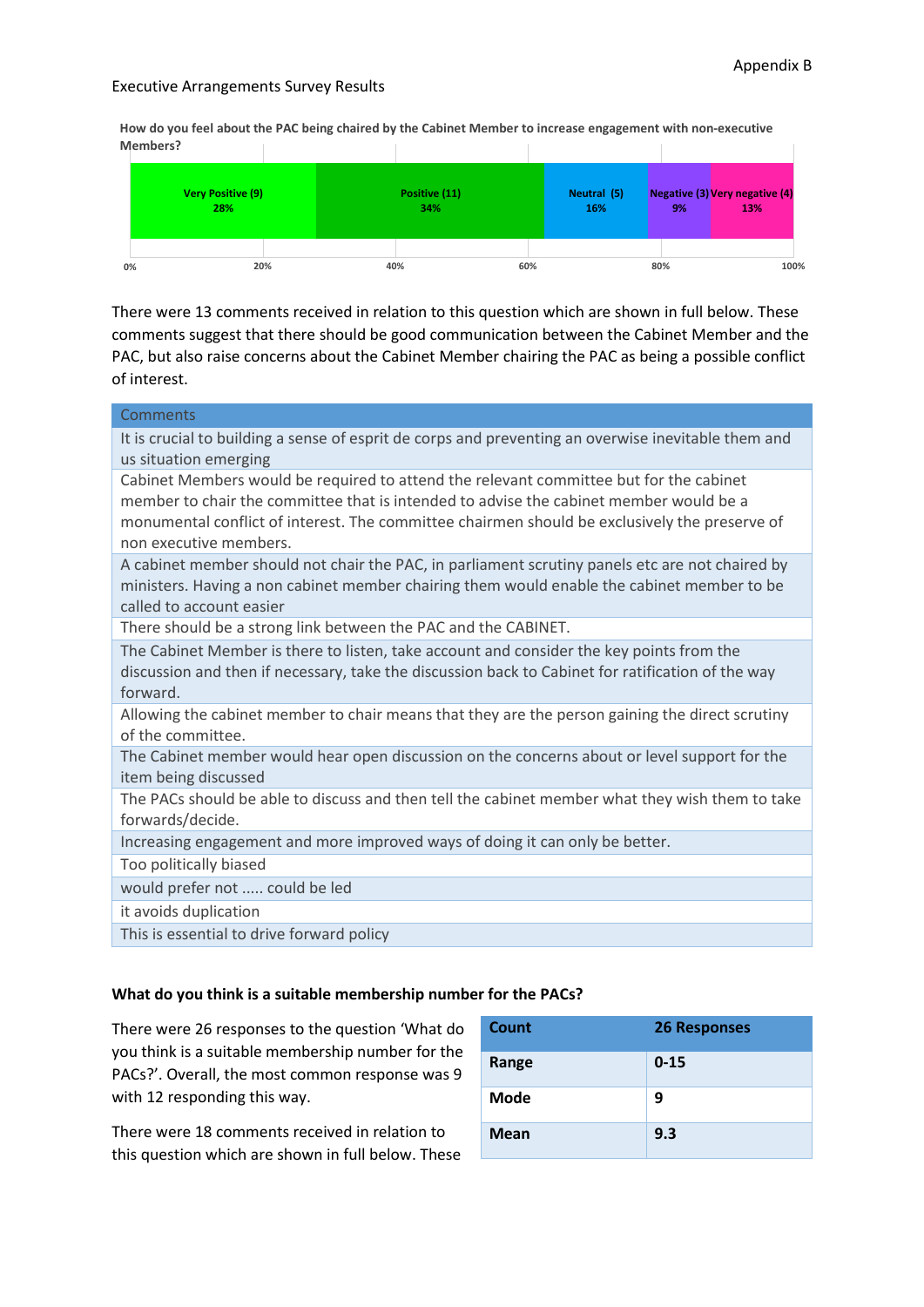comments express concerns about representation as well as concerns that too large a committee membership would be impractical.

|  |  | <b>Comments</b> |  |
|--|--|-----------------|--|
|  |  |                 |  |

Firstly I always think Committees should be an odd number. Secondly 9 or 11 gives a size that allows most Members and Groups to be able to sit on Committees without them becoming unwieldy

Need to be large enough to allow representation by smaller groups but not unwieldy like P&R.

I think there needs to be a relationship between the total number of members less the executive so most backbench members would sit on two "policy overview and scrutiny committees"

It should be large enough to represent a variety of views but not too large to be unwieldy

All members need to be involved

The PAC need to be as representative as possible, a number of people has to be such that groups of 3 or more can be represented on all the PAC's

IN LINE WITH CURRENT SERVICE COMMITTEES. MUST AVOID PACS BEING TOO LARGE.

Anymore and it will become unmanageable and meaningless.

A reasonable number to have frank discussion.

Consideration should be made to be politically balanced

It needs a reasonable number of members on each PAC but not too many which could make them 'unwieldy'

You need to be able to discuss, ultimately vote but a much larger committee than 9 becomes unwieldy.

It currently works reasonably well. Any more would need more subbing in practicalities and less consistency and insight in certain Members

A larger membership may prove to be cumbersome and difficult to manage (chair)

to allow as much input as possible

similar numbers as per current service committees

to ensure a spread of views and to avoid unnecessary discussion.

Enough to be politically balanced, and for any Member not to be burdened by membership of too many Committees.

### **What type of decisions should be considered by PACs?**

There were 30 responses to the question 'What type of decisions should be considered by PACs?'. Overall, 26 said that PACs should consider both key decisions and non-key decisions.



There were 15 comments received in relation to this question which are shown in full below. Several comments mentioned empowering and informing members and increasing member involvement.

| <b>Comments</b> |  |  |
|-----------------|--|--|
|                 |  |  |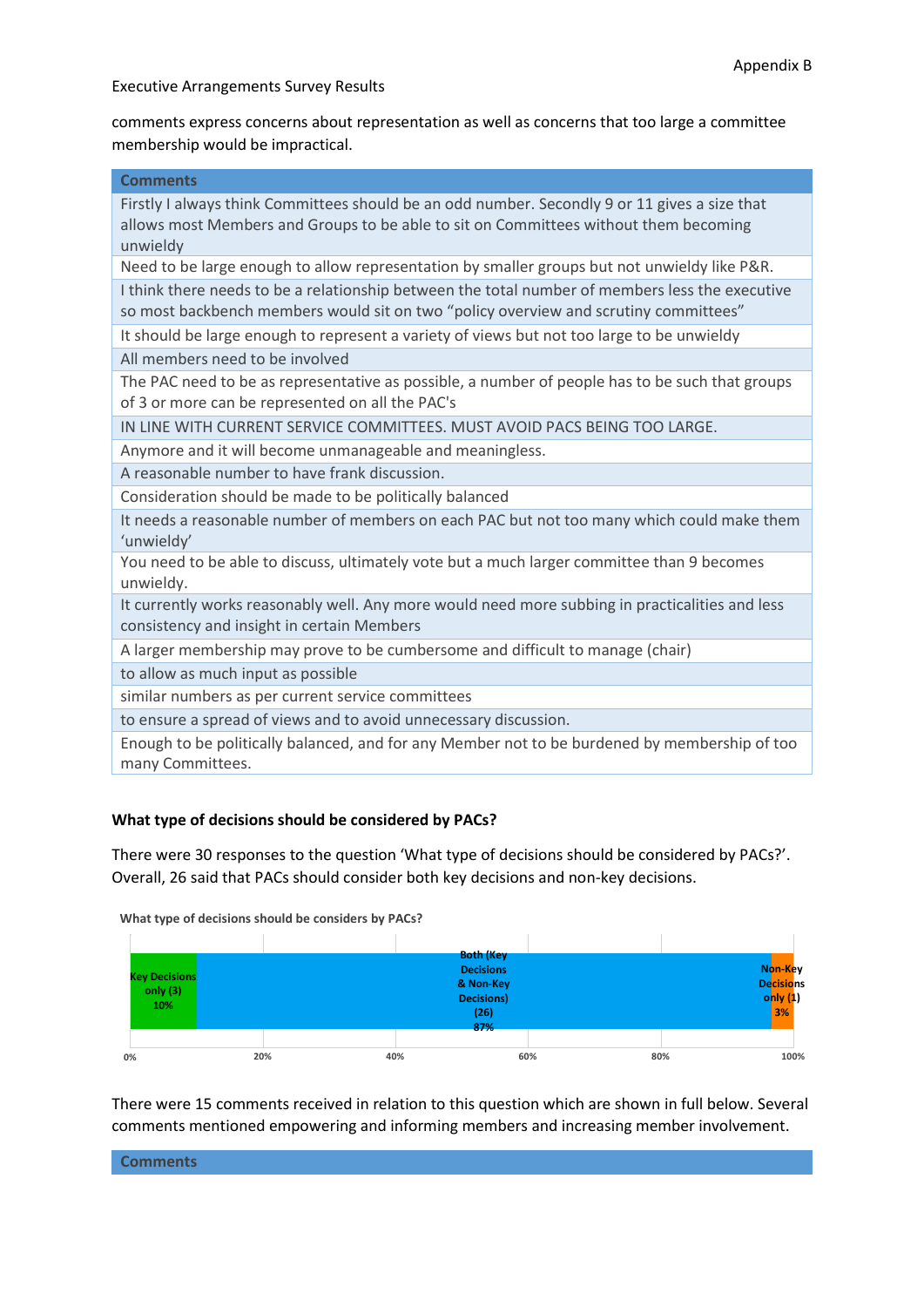Its not always easy to define a key decision and in any case what is important to a Councillor or Community may not be considered key (technically)

We don't want certain Officers nobbling the cabinet.

To only do one would be to limit the voice of the ordinary member - the committees should empower that voice not mute it.

the committee should not second-guess everything irrespective of how small the issue, this would slow down the administration

To enable the greatest accountability all member decisions should be considered by a PAC

They are advisory committees to the Cabinet so should be as flexible as possible.

I believe both, but the agenda and time weighting focussing on both, with the emphasis on the key decision for timings.

Only key decisions should be considered before they are taken, however other decisions can be decided retrospectively.

But members must be able to bring decisions and issues to the pacs

All decisions unless a very urgent decision is required

Concentrate on key decisions but in order for the PAC to function within its remit it should be able to discuss and advise on both key and non-key decisions with the cabinet member ultimately deciding and being held accountable for the decisions made.

All members need to be encouraged to be involved in MOST decisions and thus this gives wider opportunity for dialogue before final decisions.

I think we should Retain the committee system

key decisions to define a strategic direction based on democratic majorities of the council, nonkey to ensure all members being suitably informed

Essential to maintain a democratic mandate

# **What limits do you think there should be on the ability of Full Council to refer matters directly to the Cabinet without involving the relevant PAC?**

There were 17 comments received in relation to this question which are shown in full below. Several comments mentioned referring to Cabinet with one reasoning that any decisions made by a Cabinet Member could be called in by Scrutiny.

**What limits do you think there should be on the ability of Full Council to refer matters directly to the Cabinet without involving the relevant PAC?**

The only necessary limits should be where a PAC is already considering or has recently considered (say within 6 months) the matter in question

The policy framework and a requirement for the referral to be sufficient specific should suffice.

If full council seeks to refer matters directly to a cabinet member for decision then all members would have had the opportunity to make representations as part of that full council referral. The decision taken by the cabinet member would still be subject to call in for scrutiny which would have the power to refer the decision back to Full Council. In practical terms I see very limited reason for full council to refer matters directly to a cabinet member as Full Council would take precedence over a cabinet member or cabinet and could decide what it wanted to do without any need to refer or delegate.

No limit

the full council should always be able to refer directly to the cabinet member

All referrals should automatically go to a PAC, to ensure full democratic accountability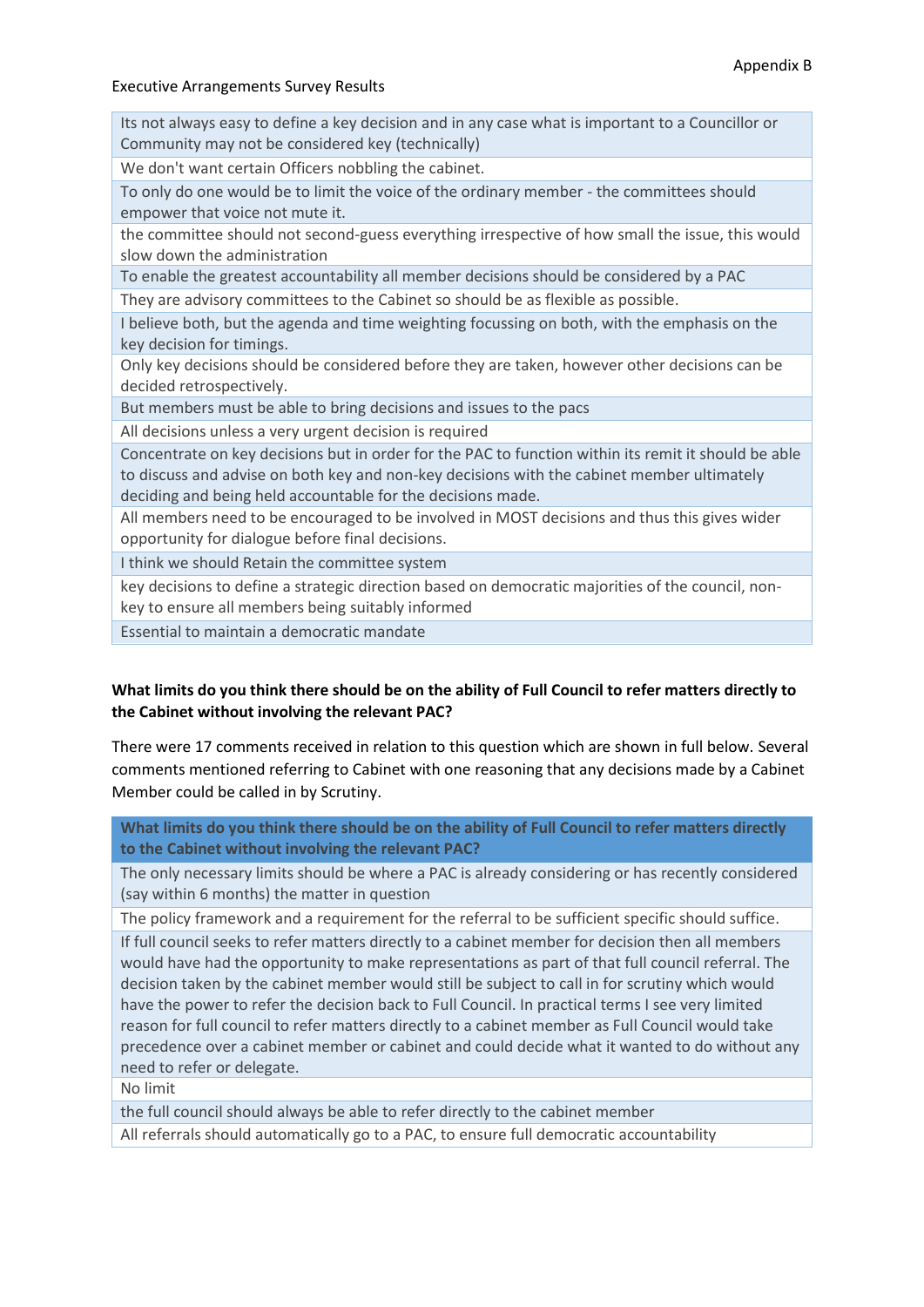I think this is correct, the Cabinet through the leader have to take direct accountability for the direction and focus of the council. The key decisions will have already been through PAC, so i believe this is correct

I don't think cabinet system is the best way to go

There should be no limits in this regard in an executive arrangement.

Full council should be able to refer to cabinet directly

Matters should be discussed before going to cabinet

Only matters requiring an urgent decision should be referred directly to Cabinet

Only key strategic time limited decisions.

Emergency measures and urgent key decisions must be dealt with quickly and thus the quickest way to get a decision in such matters is a priority, however certain "judgement calls" will have to be made, where presumably Leader/Cabinet/Chairs will be given opportunity with Officers to make such calls.

lack of consultation or cross party debate on some issues.

This is an important function, where Council can set an annual program for an administration, akin to the Queen's speech in parliament

Strict limits as it would side step the committees

### **Other comments about PACs**

There were 8 'other' comments received in relation to PACs, these are shown in full below.

### **Comments**

They're great.

The Chairmen should be nominated and voted into position by the non executive members of the council and all members should have the right to attend and speak at any meeting they wish (not vote!)

PAC's will be a weak replacement for Service Committees. They need to have the ability to commission detailed review work into topics within their remit

Probably work best if politically balanced.

I am content with the process as described above. It is correct for the cabinet member to chair, listen and fully engage with the range of politicians in the discussion and resulting points of reference

Matters should be discussed by a PAC and then referred to Cabinet and not 'bounced' to and fro between PACs as currently happens between committees

### Not in favour

The Cabinet system disadvantages smaller groups and gives too much power to an individual cabinet member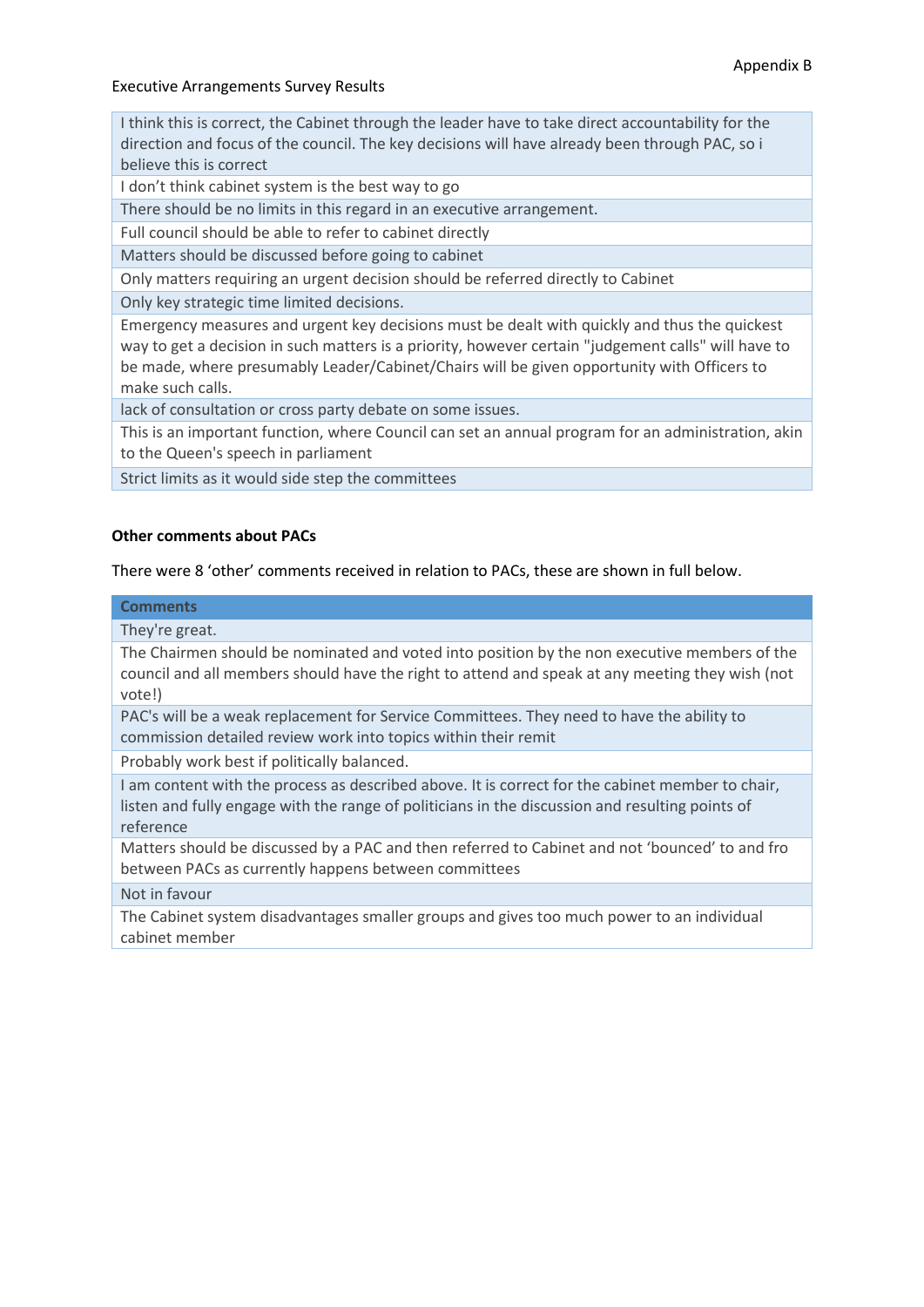### **Cabinet**

#### **How many Cabinet Members do you think there should be?**

There were 30 responses to the question 'How many Cabinet Members do you think there should be?'. Overall, the most common response was 9 with 7 responding this way.

| <b>Count</b> | <b>30 Responses</b> |
|--------------|---------------------|
| Range        | $0 - 10$            |
| Mode         | 9                   |
| <b>Mean</b>  | 6.13                |

### **Do you think there should be Deputy Cabinet Members?**

There were 30 responses to the question 'Do you think there should be Deputy Cabinet Members?'. Overall, 23 responders answered positively.





There were 21 comments received in relation to this question which are shown in full below. The comments show some support for Deputy Cabinet Members saying that they would be good continuity if the ever the cabinet member was away, with some stressing that this should only be used for urgent or time sensitive decisions.

| <b>Comments</b>                                                                                             |
|-------------------------------------------------------------------------------------------------------------|
| My figure above would be a Leader plus 4 Members and 4 Deputies (potentially)                               |
| District Cllrs often lack the skills to handle a portfolio on their own.                                    |
| However - deputy cabinet members should not be considered part of the executive and their role              |
| is merely to deputise in the event of the cabinet member being unavailable                                  |
| Long term illness                                                                                           |
| it would be the jobs for the boys option                                                                    |
| All cabinet members should be able to cover                                                                 |
| This is not a committee system, the Cabinet members are accountable for their actions                       |
| This would help the Cabinet Member and provide a plan for the future.                                       |
| If Cabinet Members are absent for whatever reason, the deputy will be from the same party and               |
| will act as a foil and support for the Cabinet member                                                       |
| Deputy cabinet members can focus on the details                                                             |
| Allowing other councillors to develop and provide direct scrutiny and assistance to the cabinet<br>members. |
| Deputies should be an optional choice of the leader. They may not be needed but the option                  |
| should be there, not every cabinet member may need a deputy. Reasoning is that council must                 |
| remain open for those with jobs and full-time work. Deputies could possibly help burden share.              |
| Cabinet has an important function there should always be back up for members                                |
|                                                                                                             |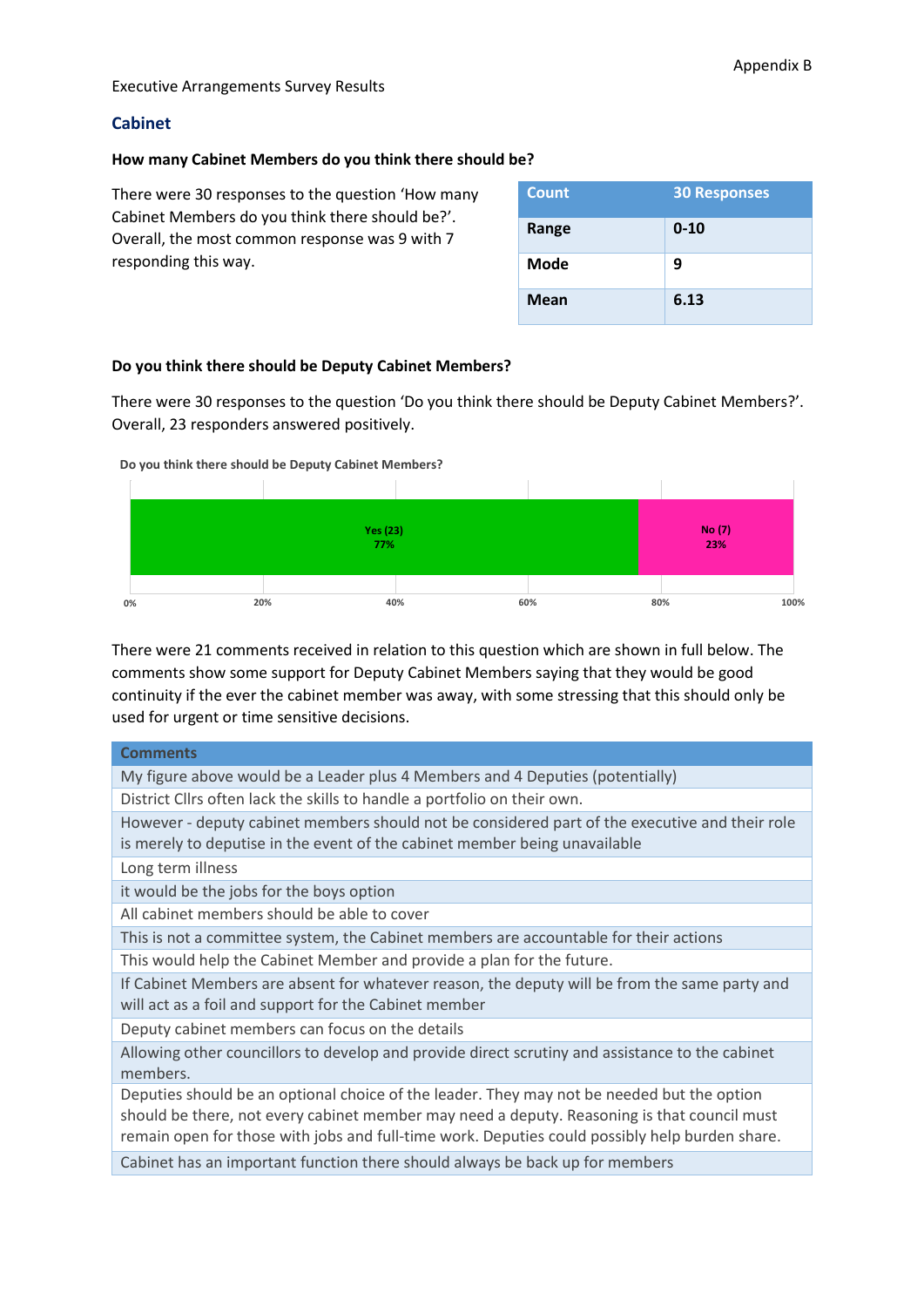There should be sufficient cabinet members to allow constructive debate within Cabinet. Deputy members should only be used when the cabinet member is not available, ie for an urgent decision rather than being involved in regular meetings as deputy chairs are

Only to be used in a time sensitive decision that is required ie if the cabinet member is ill or away but a decision is needed.

Most MBC elected Members are VOLUNTEERS. They may work, or have active lives or have care/parenting roles. If you are more involved/more active in MBC issues then you CANNOT stretch across all avenues of interest effectively and take on key roles AND responsibility.

To ensure continuity of decision making

not democratic

This should be a decision for the leader, depending on the actual work-load

To 'stand-in' as necessary

From a different party

### **Do you think there should be a Deputy Cabinet Members for every portfolio?**

There were 23 responses to the question 'Do you think there should be a Deputy Cabinet Members for every portfolio?'. Overall, 20 responders answered positively.

**Do you think there should be a deputy cabinet member for every portfolio?**



There were 10 comments received in relation to this question which are shown in full below. The comments show openness from Members towards the number of Deputy Cabinet Members.

| <b>Comments</b>                                                                              |
|----------------------------------------------------------------------------------------------|
| If there is a Leader and 4 Principal Cabinet Members the Portfolios would be broad enough to |
| warrant it                                                                                   |
| If we are to have deputy cabinet members then yes.                                           |
| Being open to all                                                                            |
| Not necessarily, one should remain flexible.                                                 |
| As above a discretionary choice of the leader.                                               |
| So that as much knowledge regards subject can be obtained                                    |
| Policy areas/roles of work will probably be bets served by deputy Members but NOT Corporate  |
| business and legal rolesperhaps? Some would say its more important though!                   |
| To ensure continuity of decision making                                                      |
| To 'stand-in' as necessary                                                                   |
| From a different party                                                                       |

### **Suggestions for terms of Reference**

Survey respondents were given the opportunity to make suggestions about the terms of reference for cabinet portfolios. 9 comments were made, these are shown in full below.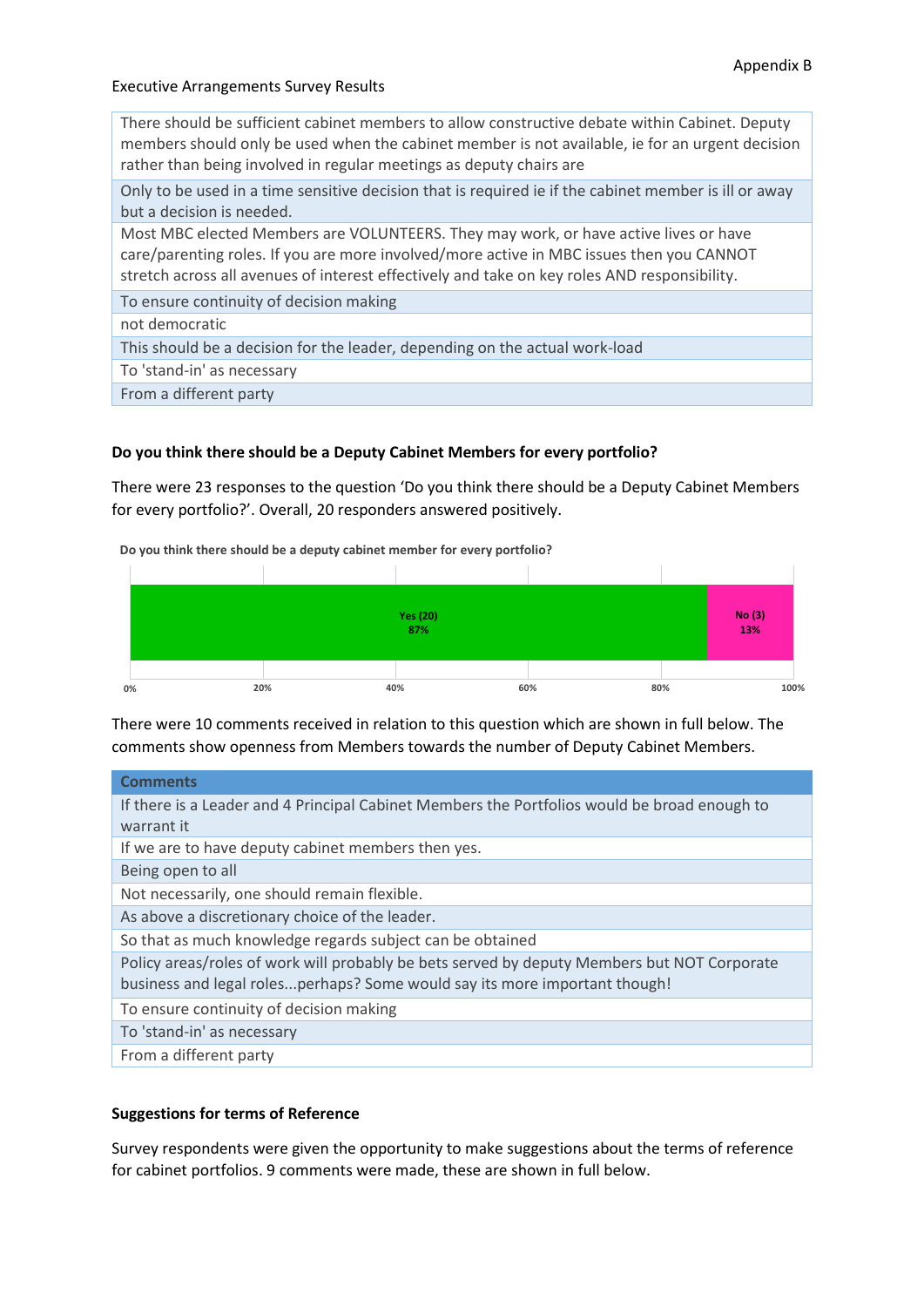# **Comments** There is some discussion to be had as to whether the Leader has their own Portfolio as well as being Executive Chairman. The obvious areas are Planning/Regeneration/Economic Development, Corporate/Finance, Housing/Community/Safety, Environmental Services (inc waste collection crematorium etc) Similar to the current committee terms of reference would be sensible. I think the exact number of cabinet members and the portfolios is a matter for the Leader to decide. They should follow the current committees except that responsibility for Parks, Allotments and Bereavement services should transfer to ERL, as they were with ERL's predecessors prior to 2019. For ease of transition the terms of reference should remain close to the current service committees. In addition there should be cabinet representation covering statutory committees such as Planning, Licensing and Audit. I think the terms of reference should be reviewed, as they currently are, but broadly reflect the current ones, as they 'appear' to work. There is little point in wasting time in reinventing the wheel, equally, to revisit will secure greater understanding for the Cabinet member and PAC Leader, Deputy Leader/probably a key Corporate "governance" role (Audit/Standards/Democracy/Gen Purposes); Parks/Leisure/Culture/Heritage; Housing/Environment/Licensing; Planning; Econ Dev, Community and Tourism; Crime and Disorder. as per Strategic Plan / per advisory committees

Cabinet member should accept the democrat decision making of a politically balanced committee

### **How do you think Cabinet Members should be able to make decisions?**

There were 30 responses to the question 'How do you think Cabinet Members should be able to make decisions?'. Respondents could tick as many options as applied. Overall, 22 respondents said that Cabinet Members should be able to take a mixture of decisions.

**How do you think Cabinet Members should be able to take decisions?**



There were 16 comments received in relation to this question which are shown in full below. Several comments express transparency concerns around Cabinet Members making decisions individually.

| <b>Comments</b>                                                                                                                                              |
|--------------------------------------------------------------------------------------------------------------------------------------------------------------|
| I have no objection to tis provided decisions are made in public                                                                                             |
| Don't want individual cabinet members getting nobbled.                                                                                                       |
| Should not be down to one elected member                                                                                                                     |
| Where decisions have cross portfolio implications or are strategically important to the whole<br>council it makes sense to broaden the decision making forum |
| simply good sense                                                                                                                                            |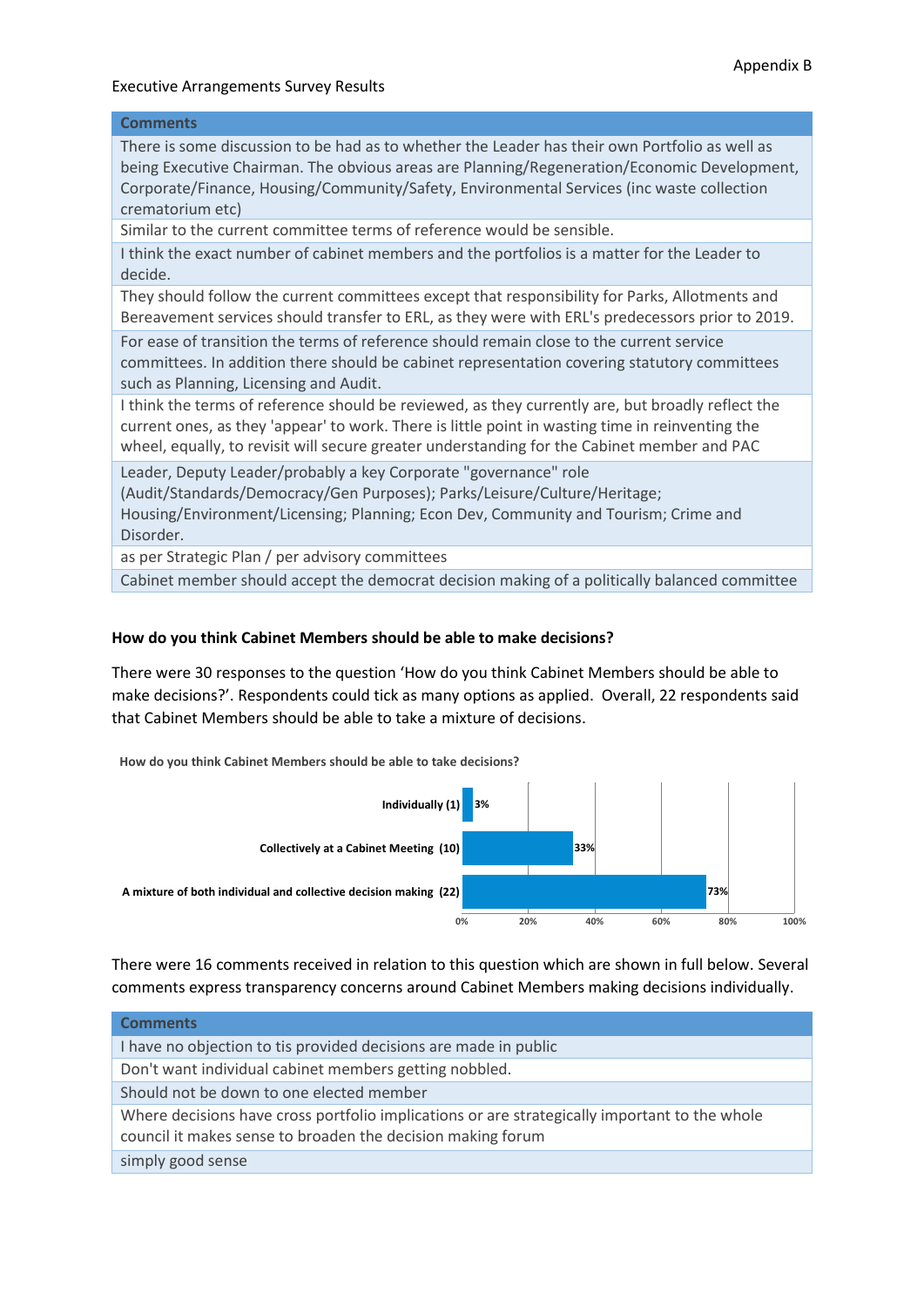Decision making by an individual is subject to abuse and a lack of transparency. Also individuals only see things from one side a Cabinet will see a wider perspective.

The Cabinet needs to work as effectively and efficiently as possible. Sometimes it will need to be able to act fast and be accountable.

Discussion is key to effective management, especially at local government level; Cabinet member to recommend, with cabinet agreeing or amending proposals

it shouldnt be one person

Dependent on the urgency and scope of the decision.

#### **Transparency**

No one member should have complete control of a decision

If you have cabinet members they need to be able to be held accountable and as a result must be able to make individual decisions, however an ideal arrangement is that the PAC advises before a decision is made.

The key will be SPEEDY responsiveness and effective management, yet still with answerability/transparency.

"loose canon" ad-hoc decisions are dangerous and can reflect on the reputation of the administration

Depends on the scale of the spending and impact of the decisions to be taken

### **Do you agree that all cabinet decisions including individual cabinet decisions should be taken in public meeting to assist transparency and member engagement in those decisions?**

There were 29 responses to the question 'Do you agree that all cabinet decisions including individual cabinet decisions should be taken in public meeting to assist transparency and member-engagement in those decisions?'. Overall, 21 responders answered positively.

**Do you agree that all cabinet decisions including individual cabinet decisions should be taken in public meetings to assist transparency & member-engagement in those decisions?**

|    |     | Yes (21)<br>72% |     |     | No (8)<br>28% |      |
|----|-----|-----------------|-----|-----|---------------|------|
|    |     |                 |     |     |               |      |
| 0% | 20% | 40%             | 60% | 80% |               | 100% |

There were 17 comments received in relation to this question which are shown in full below. The comments show that with the exception of confidential matters, members support increased transparency in decision making.

# **Comments** It allowed for significantly better Councillor and Public engagement and will reduce Member callins. Facilitates constructive challenge. There should be public register of decisions which shows when the decision was presented to committee for consideration - my view being the public engagement is conducted via the committees. Matters of confidentiality I think some minor issues don't need this

We need maximum openness

Transparency is a vital part of the democratic decision making process.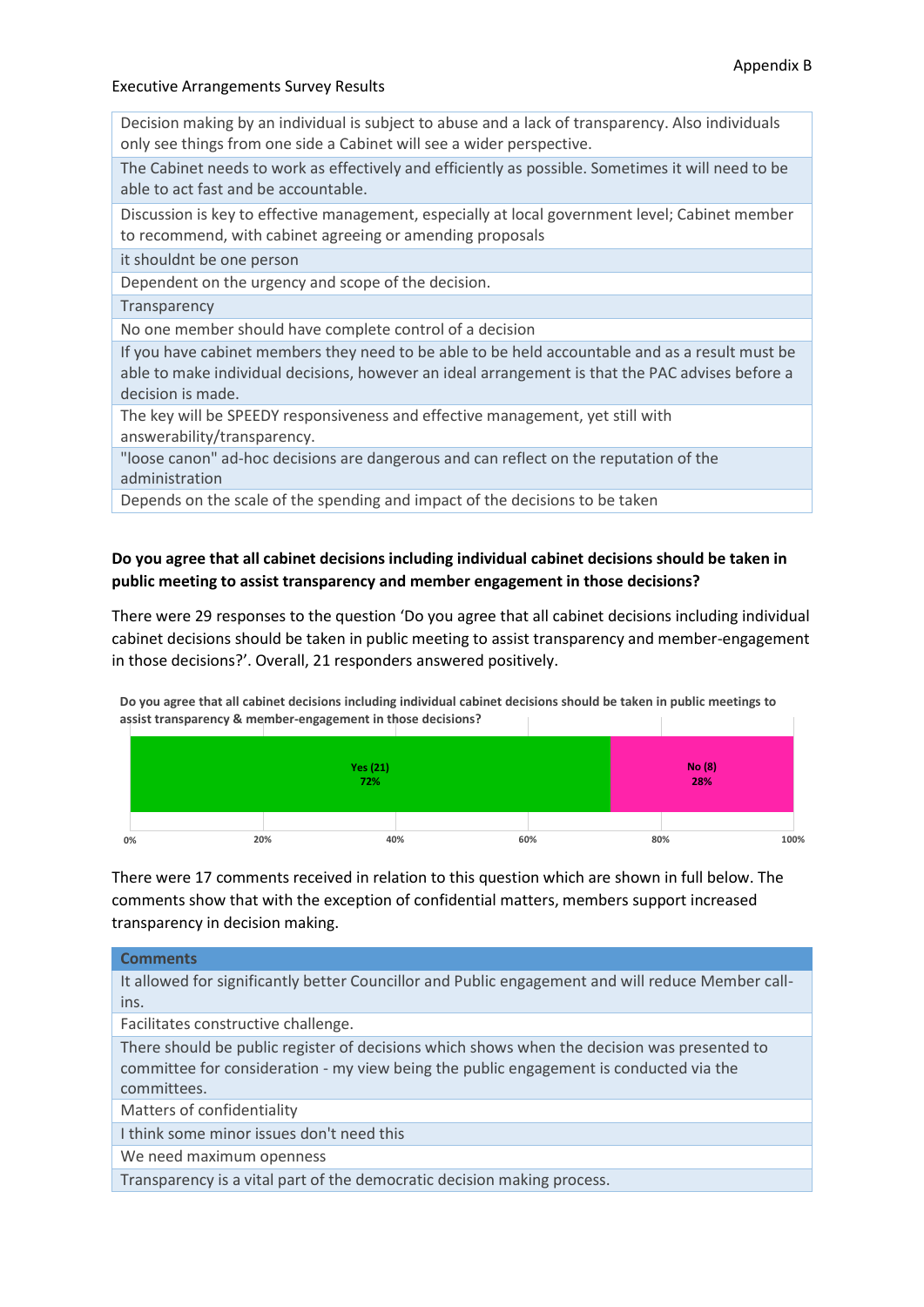Yes, for transparency and also the work before that would be undertaken politically so they are correct at that time.

Cabinet members should be judged on their overall work, not constrained by individual decisions.

Yes where possible for transparency. No for commercial sensitivity and taxpayer value (some tenders, procurement, land issues)

It is important that transparency of discussions is always open to all

There is always a need for frank discussion to take place which may not be appropriate for a public meeting and time constraints on the calling of a public meeting may prevent an urgent decision bring Madame if beeded

Not all decisions should be public and may not be in the public interest ..and may then delay decisions if they were.

To ensure transparency for all decisions made

although attendance by members could be small

subject to the current yellow paper rules

Decision-making must be seen to be open, honest and transparent.

### **Comments about Cabinet**

There were 11 'other' comment received in relation to Cabinet arrangements, these are shown in full below.

| <b>Comments</b>                                                                                                                                                                                                   |
|-------------------------------------------------------------------------------------------------------------------------------------------------------------------------------------------------------------------|
| The maximum predecision discussion helps. It is so hard to change minds after decisions are made                                                                                                                  |
| They're great.                                                                                                                                                                                                    |
| When urgent decisions have to be taken precluding prescrutiny and advise from the relevant<br>committee, these still need to be reported to committee to be noted and commented upon at the<br>first opportunity. |
| Cabinets are undemocratic by nature and are an exclusive rather than an inclusive way of decision<br>making                                                                                                       |
| Overview and scrutiny should have teeth and not be a talking shop                                                                                                                                                 |
| Cabinet gives a much clearer chain of responsibility                                                                                                                                                              |
| The use of Yellow Papers now needs discussion!                                                                                                                                                                    |
| I believe cabinet system reduces engagement and transparency                                                                                                                                                      |
| not democratic and believe the committee system has served the council well                                                                                                                                       |
| to ensure a quality administration, adequate remuneration must be provided to cabinet and<br>committee members.                                                                                                   |
| The cabinet arrangement would be less democratic than a committee system                                                                                                                                          |
|                                                                                                                                                                                                                   |

### **Overview and Scrutiny (O&S)**

There were 30 responses to the question 'Do you think that one Overview & Scrutiny Committee is sufficient?'. Overall, 21 responders answered positively.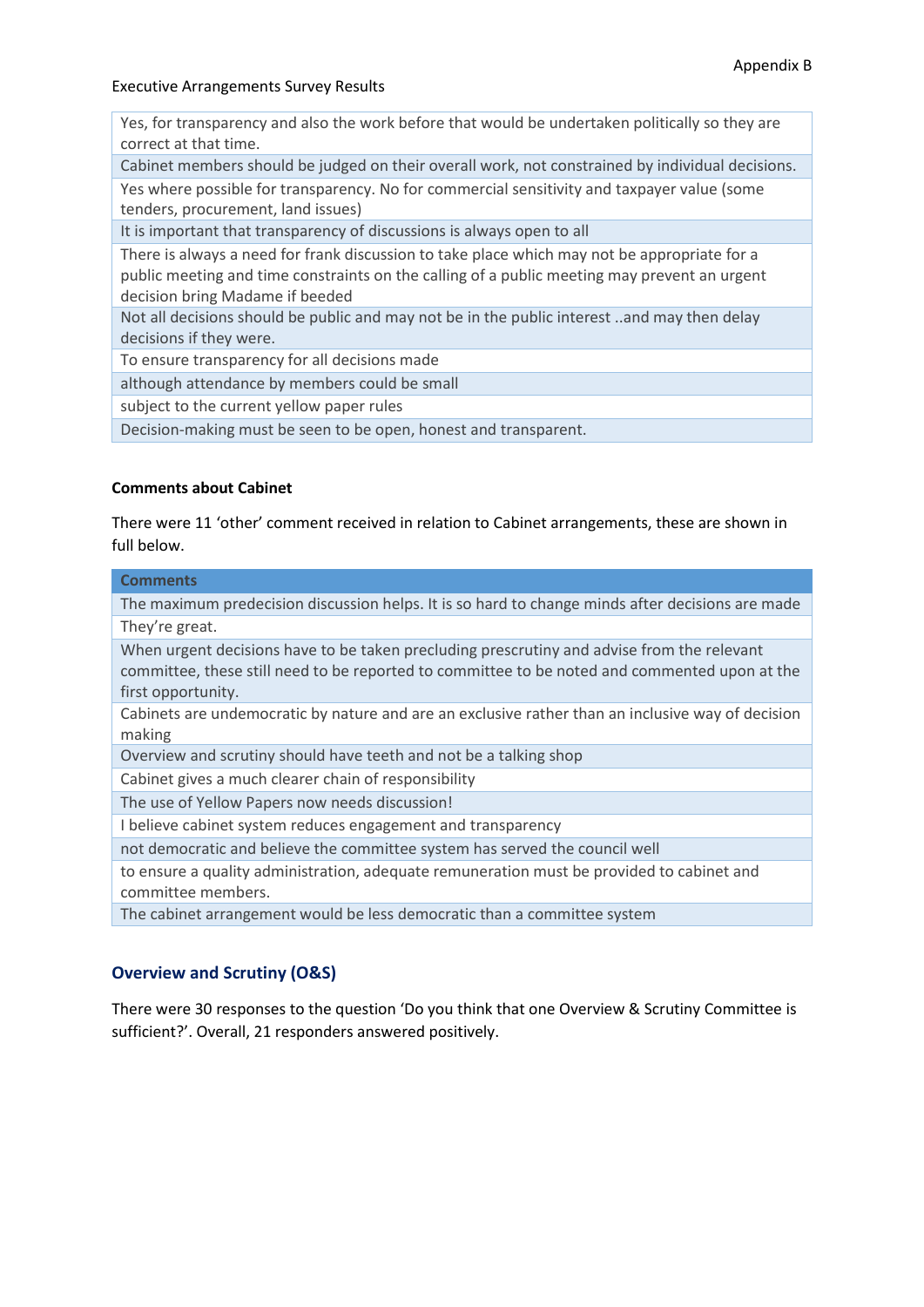**Do you think that one Overview and Scrutiny Committee is sufficient?**



There were 15 comments received in relation to this question which are shown in full below. The comments show support for one Overview & Scrutiny Committee with reasoning that with PACs one committee would be sufficient.

| <b>Comments</b>                                                                                                                                  |
|--------------------------------------------------------------------------------------------------------------------------------------------------|
| PACS and other measures should reduce call ins allowing a focus on overview and policy review                                                    |
| The PACs will do a lot of the work. Other councils adopting a similar approach have just the one<br>O&S.                                         |
| Scrutiny for each cabinet area would involve more members in scrutiny                                                                            |
| it meets the test of reasonableness                                                                                                              |
| To much work for 1                                                                                                                               |
| The PAC could also act as overview and scrutiny committees for areas in their remit, with the 'top'<br>one being to look at Council wide issues. |
| We would also have the PACs so one Overview and Scrutiny Committee should be sufficient.                                                         |
| PACs will openly discuss; therefore, all political parties have an input. No need for more                                                       |
| Yes if it is sufficiently empowered                                                                                                              |
| It is too bigger a responsibility for just one committee                                                                                         |
| I think workload may require two OSC's, each overseeing two PAC's                                                                                |
| Full Council if able to refer back to PACs will also therefore act as scrutiny so one would be<br>enough.                                        |
| Less is best, or more Members need to do more work, or the same "old ones" frequently seen<br>frequently DO!                                     |
| If the proposed format for PAC's is effective there should only be a requirement for one Overview<br>and Scrutiny Committee                      |
| There should be and $\Omega$ <sup>c</sup> Cammittee for each $\Omega$ <sup>c</sup>                                                               |

There should be one O&S Committee for each PAC

### **Do you agree that the O&S Committee should be chaired by a Member who does not belong to the administration?**

There were 31 responses to the question 'Do you agree that the O&S Committee should be chaired by a Member who does not belong to the administration?'. Overall, 25 responders answered positively.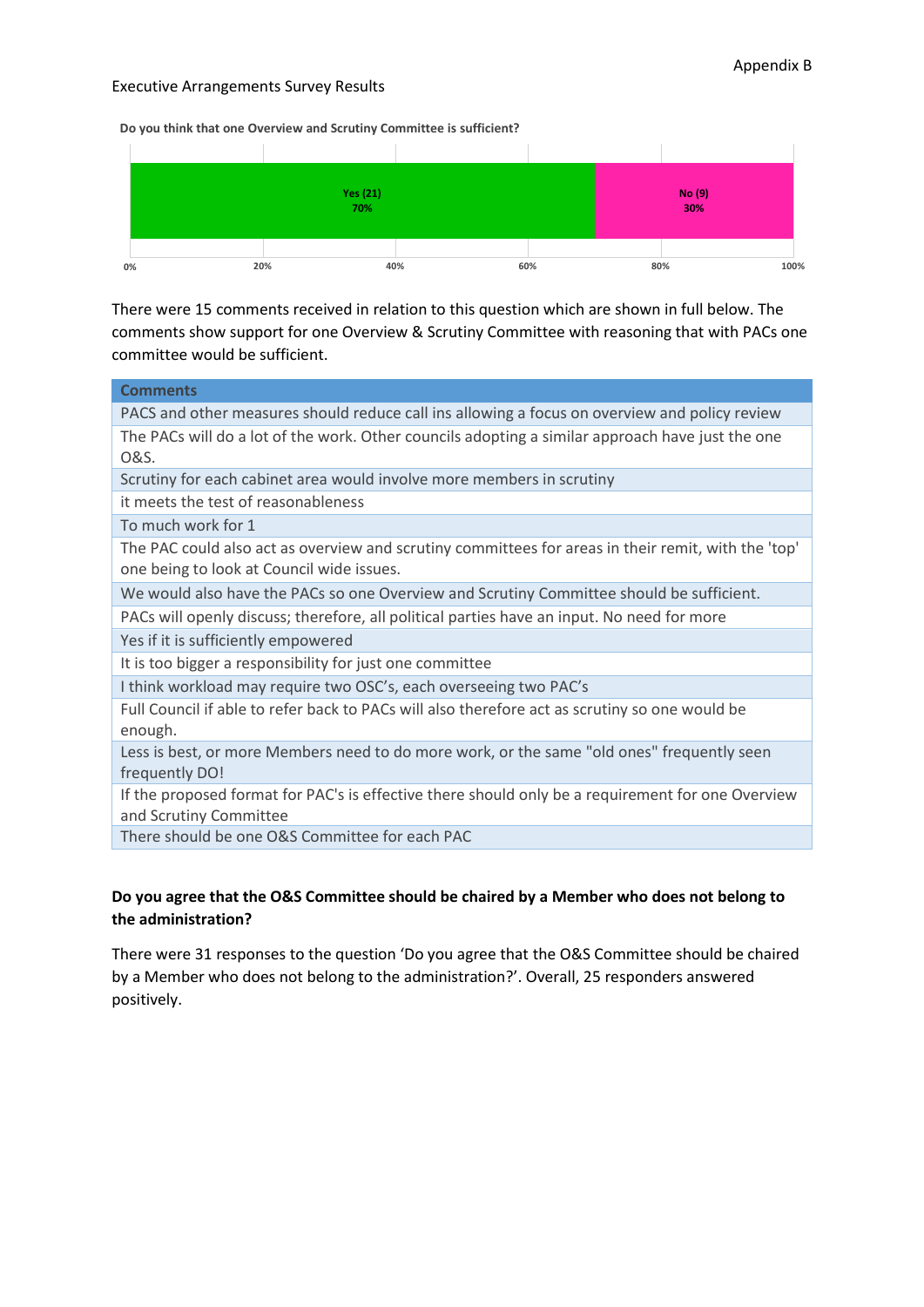**Do you agree that the O&S Committee should be Chaired by a Member who does not belong to the administration?**



There were 15 comments received in relation to this question which are shown in full below. The comments show support for the Chair of O&S being separate from the executive/ from the opposition.

| <b>Comments</b>                                                                                                                                                                                                                                                                                  |
|--------------------------------------------------------------------------------------------------------------------------------------------------------------------------------------------------------------------------------------------------------------------------------------------------|
| This will ensure greater involvement and act as a public guarantee of independence                                                                                                                                                                                                               |
| Facilitates constructive challenge                                                                                                                                                                                                                                                               |
| More democratic                                                                                                                                                                                                                                                                                  |
| While it is recommended it is not mandatory and the Vice Chairman should be a member of the<br>opposition. It needs to be remembered that most if not all decisions will have been subjected to<br>prescrutiny and call in should require a minimum of two members from different member groups. |
| They should be politically balanced with the ruling party choosing chair                                                                                                                                                                                                                         |
| scrutiny should be separate from the executive                                                                                                                                                                                                                                                   |
| It will enable the public to have more confidence in the arrangements                                                                                                                                                                                                                            |
| This would maintain its independence. Possibly the Leader of the Opposition would be<br>appropriate.                                                                                                                                                                                             |
| Excellent, for clear transparency                                                                                                                                                                                                                                                                |
| An opposition group member (presumably an appointee of the leader of the largest opposition<br>group) is best placed to give direct scrutiny.                                                                                                                                                    |
| A casting vote could be used for tactical political voting against the political control position within<br>the council.                                                                                                                                                                         |
| The chair of the O&S Committee should be a non-exec chair from outside of politics. The deputy<br>chair should be a member from the opposition but otherwise there is a danger that the O&S<br>committee will just become a political game piece rather than actual fair scrutiny.               |
| Overview and Scrutiny! The words say it. Its ideally better when no direct group interest is<br>involved.                                                                                                                                                                                        |
| O&S have the inherent danger to turn into talking shops. Safeguards must be provided that<br>cabinet decisions can be scrutinised adequately, without undue delay                                                                                                                                |
| To introduce impartiality and proper scrutiny                                                                                                                                                                                                                                                    |
|                                                                                                                                                                                                                                                                                                  |

### **What do you think is a suitable number for the O&S Committee?**

There were 28 responses to the question 'What do you think is a suitable number for the O&S Committee?'. The most common response was 9 with 9 responding this way.

| <b>Count</b> | <b>28 Responses</b> |
|--------------|---------------------|
| Range        | $3 - 15$            |
| Mode         | 9                   |
| Mean         | 9.35                |

**The council is able to co-opt a small number of non-Cllrs on to the Overview & Scrutiny committee.**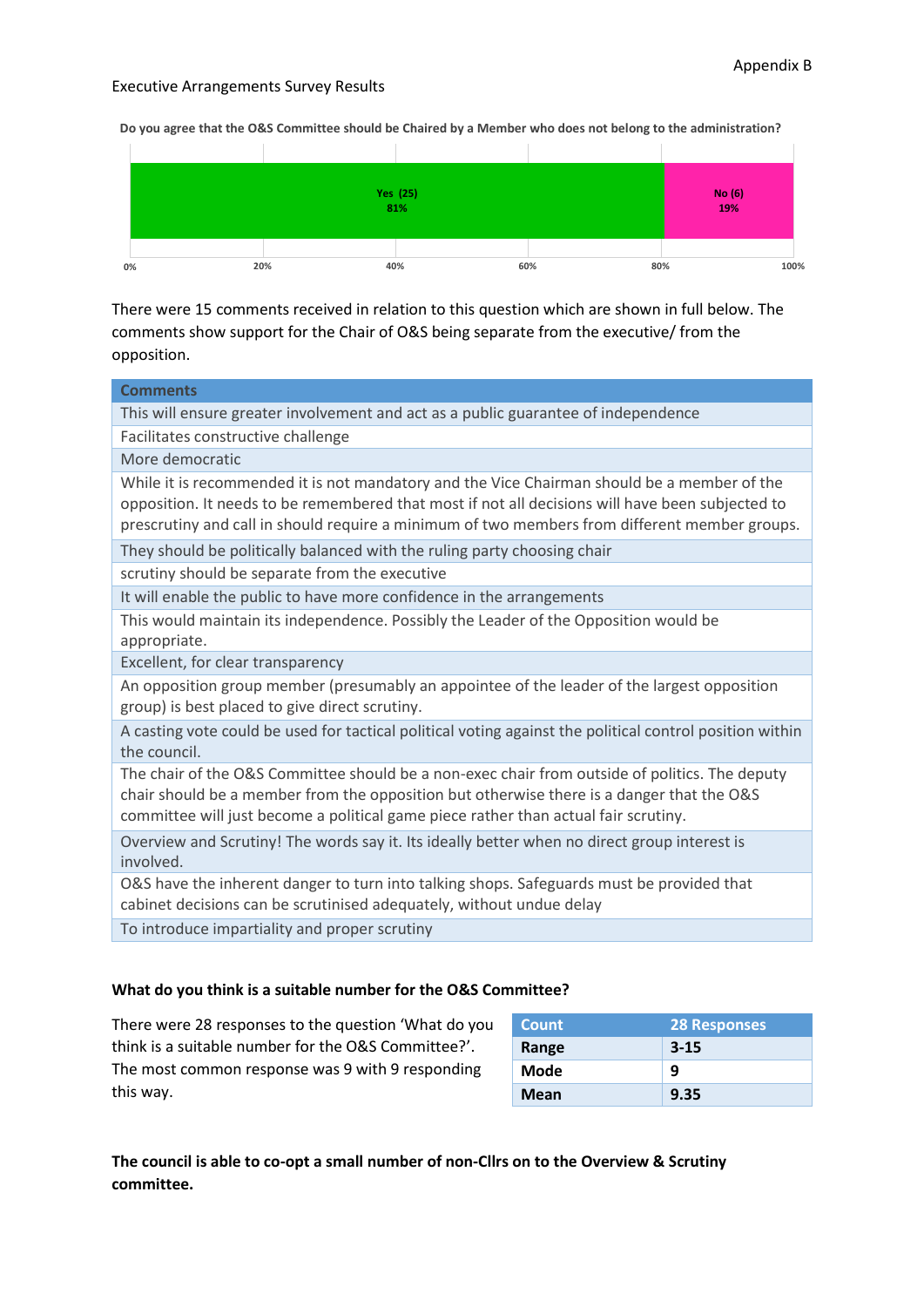There were 24 comments received in relation to this question which are shown in full below. The comments show that support for co-opting Parish Councillors and Community Group representatives is dependent on the topics being discussed.

| <b>Comments</b>                                                                                                                                                                                                                                                                                   |
|---------------------------------------------------------------------------------------------------------------------------------------------------------------------------------------------------------------------------------------------------------------------------------------------------|
| With one Committee a slightly larger number is justified, especially if scope is needed for co-<br>options on a longer term basis is a Parish Rep. Shorter term co-options for specific tasks should<br>not count towards the number as they are temporary.                                       |
| Parish Council representatives, as per the AGS Committee.                                                                                                                                                                                                                                         |
| This should be discretionary subject to the agreement of the Chairman with a view to non<br>members being invited to attend to present information that they may have specialist knowledge<br>of.                                                                                                 |
| Matters of audit and in particular standards                                                                                                                                                                                                                                                      |
| I don't approve of this option                                                                                                                                                                                                                                                                    |
| From each party                                                                                                                                                                                                                                                                                   |
| Topic specialists, will depend on the topic eg Allotment, Arts, Transport etc                                                                                                                                                                                                                     |
| This could be a very good idea. We currently have Parish representatives on our Audit,<br>Governance and Standards Committee.                                                                                                                                                                     |
| Of the 5, we could invite 2 non councillors, yet experienced individuals from the locality                                                                                                                                                                                                        |
| reps from parish councils, disability groups, faith groups voluntary organisations                                                                                                                                                                                                                |
| I do not think that it is wise to co-opt outside focus groups - this should be the reserve of elected<br>councillors.                                                                                                                                                                             |
| Only for the addition expert knowledge required for the function                                                                                                                                                                                                                                  |
| It might be needful to co-opt in regards to gaining best knowledge and understanding of particular<br>situations                                                                                                                                                                                  |
| A good idea to increase public involvement. Either Parish councillors or representatives of<br>recognised neighbourhood forums.                                                                                                                                                                   |
| I agree this is a good idea - I think that that person should be the chair to stop the O&S Committee<br>from just becoming an "alternative to the decision made committee".                                                                                                                       |
| Definitely support this and representatives should be considered for expert advice on particular<br>matters.                                                                                                                                                                                      |
| Make the most of Parish Councils AND local interest groups/organisations like BID and Community<br>Groups.                                                                                                                                                                                        |
| enhances objectiveness which is a good idea.                                                                                                                                                                                                                                                      |
| It is accepted that members of the O&S Committee are required. to have in depth knowledge of<br>subjects under scrutiny. By co-opting individuals with the necessary knowledge and skills to<br>provide expert input/experience in essential given the diverse subjects this Committee will cover |
| Yes co-opting of experts e.g those with environmental expertise                                                                                                                                                                                                                                   |
| While broader democratic involvement is desirable and this option is positive in principle,<br>selection of non elected members shall be considered with great care                                                                                                                               |
| Could be useful when specific and specialised expertise is required.                                                                                                                                                                                                                              |
| County Councillors, Parish Councillors, Transport, Health, Charities as appropriate.                                                                                                                                                                                                              |
| Any participants who are not elected members should not have the ability to vote on items                                                                                                                                                                                                         |
|                                                                                                                                                                                                                                                                                                   |

### **Other comments – Overview & Scrutiny**

There were 6 'other' comments received in relation to Overview & Scrutiny, these are shown in full below.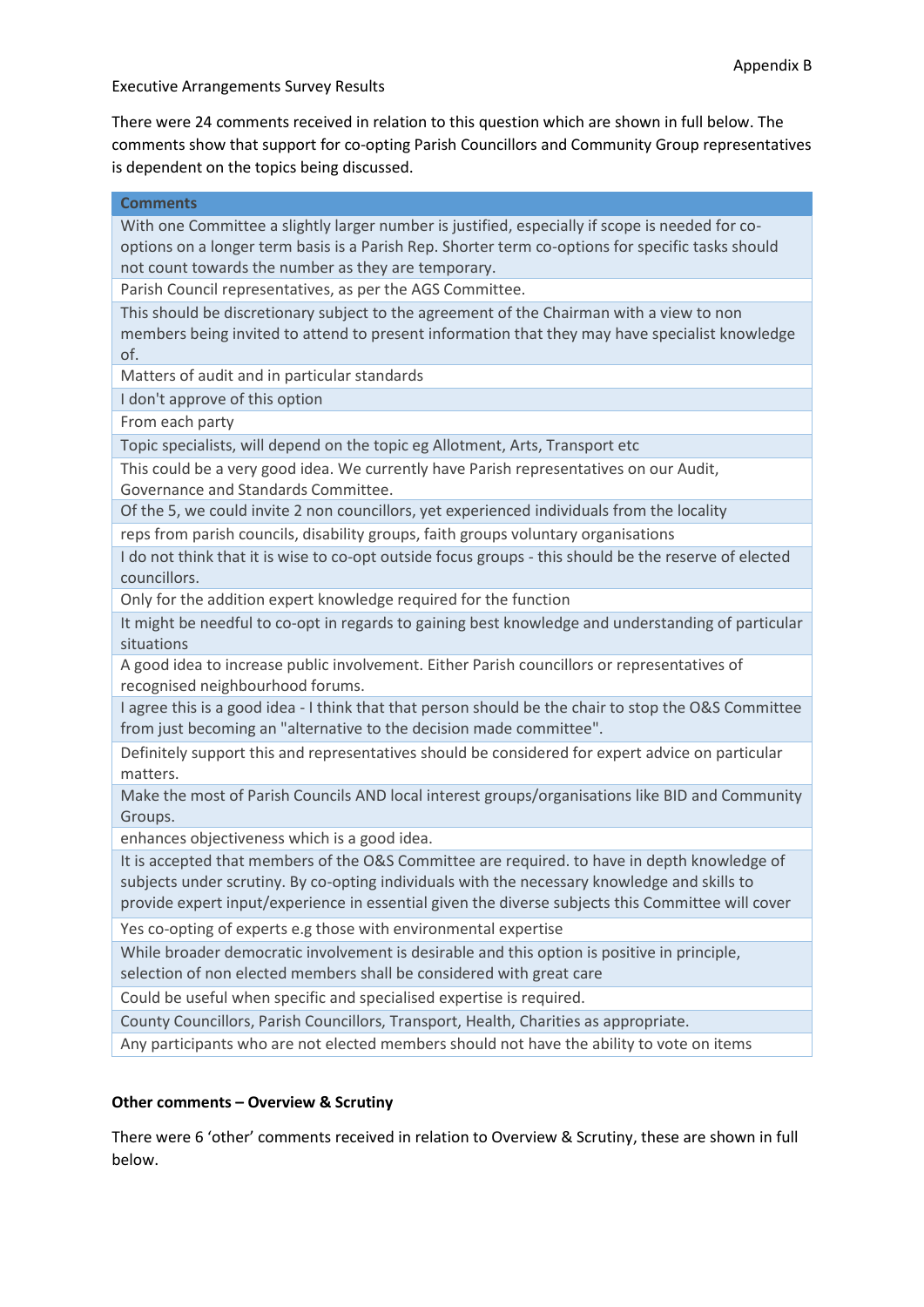### **Comments**

### They're great

it should only be able to raise items directly relevant to the council's actual work and legal obligations and should not be able to raise party political issues or motions out with the council's remit

It is inferior to the current arrangements

I think the number balance is important; so with Cons in control, we should still have a majority on the committee. Otherwise there will be too much wasted time from other political parties.

I would like a O&S with real powers to hold the cabinet to account. The ability to pause a decision if deemed necessary, but not with the ability to frustrate and abuse its role. So it can request a pause, refine and a delay but not stop a cabinet action. Perhaps O&S can have power to refer to full council for a vote on a key decision.

O & S arrangements should allow good, open, cross party discussion of a proposed decision prior to recommendations to Cabinet for the final decision

### **Public Engagement**

### **Do you think that the current methods of public engagement should be maintained?**

There were 32 responses to the question 'Do you think that the current methods of public engagement should be maintained?'. Overall, 29 responders answered positively.



**Do you think that the current methods of public engagement should be maintained?**

There were 15 comments received in relation to this question which are shown in full below. Many commenters expressed the importance of public engagement and link this to accountability. A couple of commenters mentioned tactical asking of questions stunting discussions.

| <b>Comments</b>                                                                                                                                                                                      |
|------------------------------------------------------------------------------------------------------------------------------------------------------------------------------------------------------|
| The Council and public both benefit from this and reducing it will only limit the Council's                                                                                                          |
| interactionwith the wider community                                                                                                                                                                  |
| There are more than adequate ways for members of the public to lobby support for their views                                                                                                         |
| i think it's ok but sometimes the number of these items takes over too much of the council's                                                                                                         |
| official meetings                                                                                                                                                                                    |
| Let more public write in                                                                                                                                                                             |
| accountability                                                                                                                                                                                       |
| Public engagement is very important.                                                                                                                                                                 |
| I think we could or should improve this, but I'm not sure how.                                                                                                                                       |
| Public engagement should be expanded and existing methods maintained.                                                                                                                                |
| It is very important that public and MBC resident have a chance to offer their views                                                                                                                 |
| Questions are currently being used for tactical reasons and do not really generate a good<br>discussion. Questions should be made in writing and then referred to the committee for<br>consideration |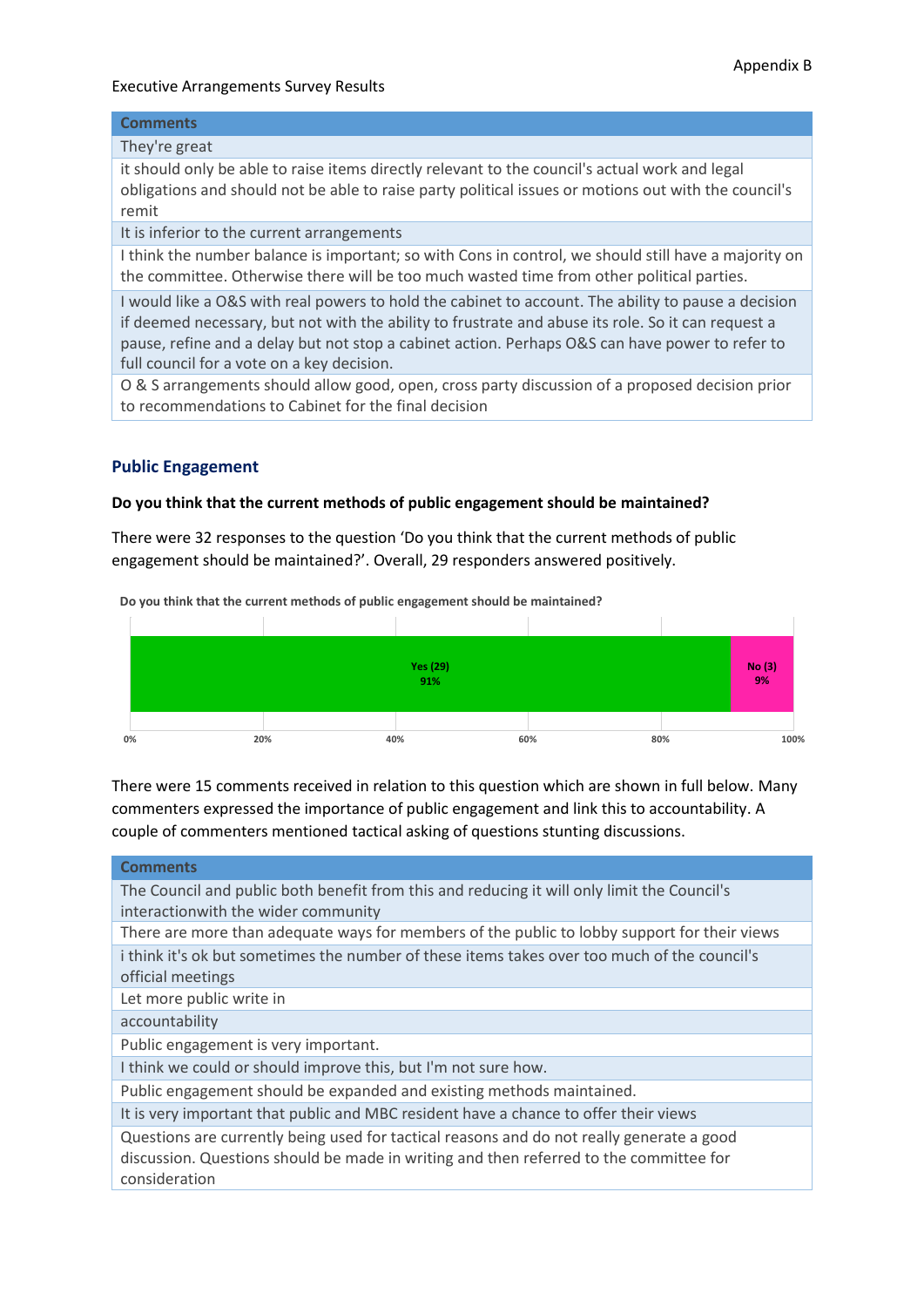should always look to improve this.

But the constant onslaught of the same questions -worded differently-by the same people every Council/P&R/SPI etc may be democracy but its irritating. Members should be reminded and prompted to engage in meetings with their residents and then engage with appropriate Officers and Chairs/Cabinet Members.

MBC currently has a good reputation of being accessible to our residents whether by raising questions at Full Council or other Committee meetings. This should continue

public engagement is vital, maintained & improved

Councillors must be publicly accountable.

### **Which types of engagement do you think should be applicable to meetings of Full Council?**

**Which types of engagement do you think should be applicable to meetings of Full Council?**

There were 31 responses to the question 'Which types of engagement do you think should be applicable to meetings of Full Council?'. Respondents could tick as many options as applied. All answer options received high levels of support with at least four in five respondents selecting each option.



There were 12 comments received in relation to this question which are shown in full below. Comments showed support for public engagement though some raised concerns about how public engagement impacts on the running of Full Council.

| <b>Comments</b>                                                                                                                                                                   |
|-----------------------------------------------------------------------------------------------------------------------------------------------------------------------------------|
| This helps demonstrate that the Council is accountable and transparent                                                                                                            |
| Petitions should be presented at Full Council and then dependent upon the size of petition<br>brought to committee or back to Council to be debated                               |
| i don't think a free-for-all is suitable for our meetings                                                                                                                         |
| democratic                                                                                                                                                                        |
| Gives the widest possible options for the public                                                                                                                                  |
| To facilitate the running of meetings in a democratic way only members of the council should be<br>able to direct questions to cabinet members and the leader.                    |
| Referendum request on the basis of a significant number of signatures from exclusively the<br>maidstone popluation                                                                |
| Members of the public should be able to make a statement but not ask questions in the live<br>meeting.                                                                            |
| We must find ways of making a Full Council meeting more engaging and interesting.                                                                                                 |
| By continuing to have full public interaction with our residents MBC will reinforce it's reputation<br>of being both transparent and approachable in it's decision making process |
| democratic                                                                                                                                                                        |
| Making councillors and the Council publicly accountable.                                                                                                                          |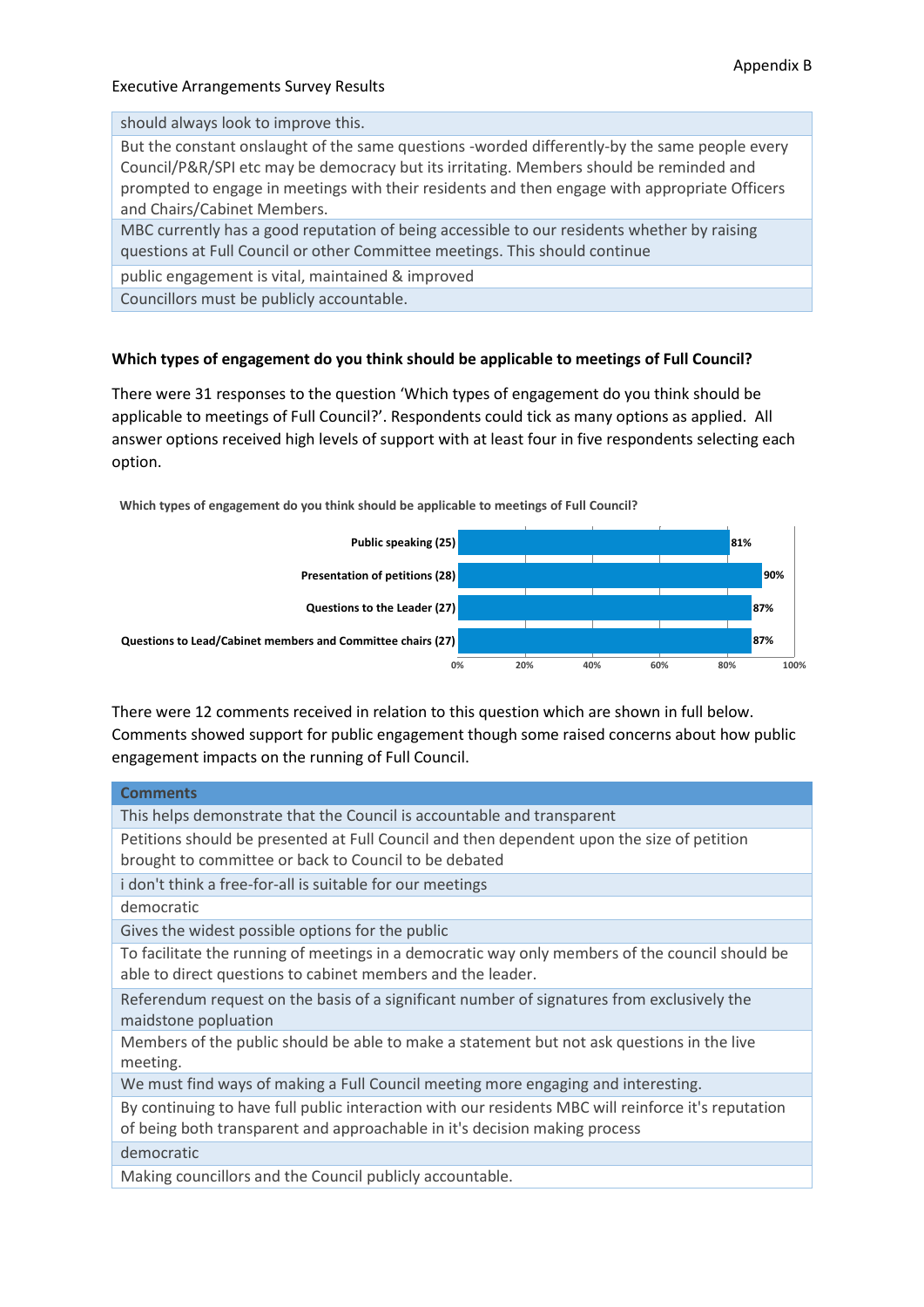### **Which types of engagement do you think should be applicable to meetings of Cabinet?**

There were 31 responses to the question 'Which types of engagement do you think should be applicable to meetings of Cabinet'. Respondents could tick as many options as applied. Questions to the Leader and Questions to the Lead/Cabinet Member had the greatest amount of support for inclusion in Cabinet meetings with more than four in five respondents selecting these options.

**Which types of engagement do you think should be applicable to meetings of Cabinet?**



There were 10 comments received in relation to this question which are shown in full below. Comments showed support for public engagement and mention links to accountability and transparency.

| <b>Comments</b>                                                                                |
|------------------------------------------------------------------------------------------------|
| This helps convince the public that their views are listened to                                |
| it's a working meeting and shouldn't be full of public intervention                            |
| democratic                                                                                     |
| Keep it simple and straightforward                                                             |
| Cabinet meetings should not be overtly political and therefore none of the above should apply. |
| Written presentation only                                                                      |
| Transparency is key.                                                                           |
| All engagement = wider and better democracy                                                    |
| To be seen as both transparent and approachable in its decision making process.                |
| Making councillors and the Council publicly accountable.                                       |

### **Which types of engagement do you think should be applicable to meetings of Policy & Advisory Committees?**

There were 31 responses to the question 'Which types of engagement do you think should be applicable to meetings of Policy & Advisory Committees?'. Respondents could tick as many options as applied. All answer options received high levels of support with at least four in five respondents selecting each option.

**Which types of engagement do you think should be applicable to meetings of Policy and Advisory Committees?**

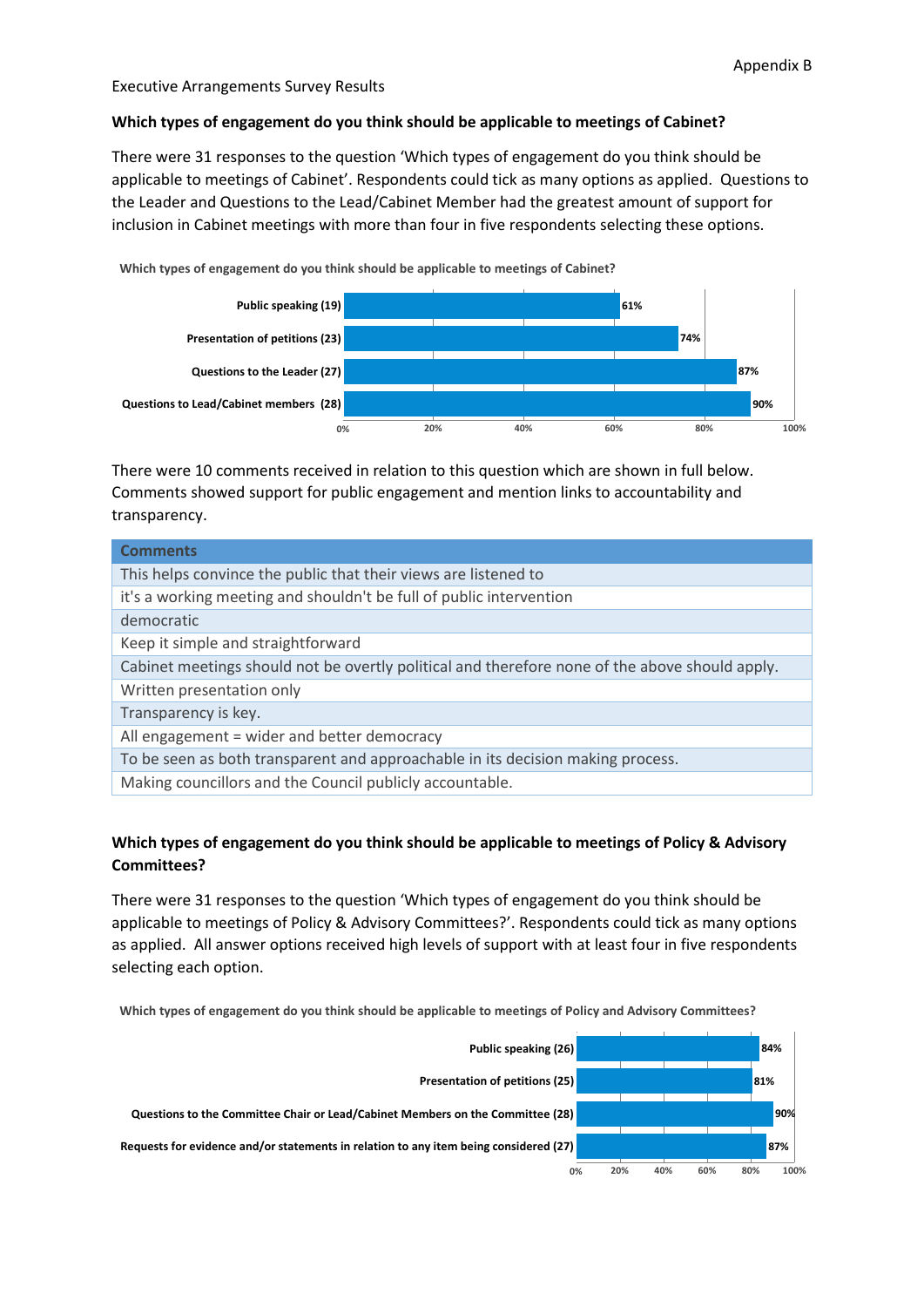There were 12 comments received in relation to this question which are shown in full below. As with previous comments in this section, the comments showed support for public engagement and mention links to accountability and transparency.

| <b>Comment</b>                                                                                 |
|------------------------------------------------------------------------------------------------|
| It does help to show that views are listened to before and joining the making of important     |
| decisions                                                                                      |
| Depending upon the size of a petition the subject matter of a petition can be discussed and    |
| recommendations formed at committee in response to petitions meeting the criteria for          |
| discussion and response                                                                        |
| this is the proper place for public comment and intervention                                   |
| But can still be in writing                                                                    |
| democratic                                                                                     |
| May be necessary to address the Committee.                                                     |
| Keeps it straight forward                                                                      |
| Only members of the council should be able to ask questions, albeit in consultation with their |
| residents.                                                                                     |
| To enable a proper discussion on the residents concerns to be had at the preliminary stage.    |
| To be seen as transparent in our decision making process                                       |
| Request for evidence may lead to undue delays if spurious requests are being made              |
| Making councillors and the Council publicly accountable.                                       |

# **Which types of engagement do you think should be applicable to meetings of Overview & Scrutiny Committees?**

There were 30 responses to the question 'Which types of engagement do you think should be applicable to meetings of Overview & Scrutiny Committees?'. Respondents could tick as many options as applied. Questions to the Chairs of Committees and Requests for evidence had the greatest levels of support with more than four in five respondents selecting these options.

**Which types of engagement do you think should be applicable to meetings of Overview & Scrutiny Committees?**



There were 10 comments received in relation to this question which are shown in full below. The comments here showed an openness to ensuring that appropriate evidence is available to the Committee to consider the item they are scrutinising.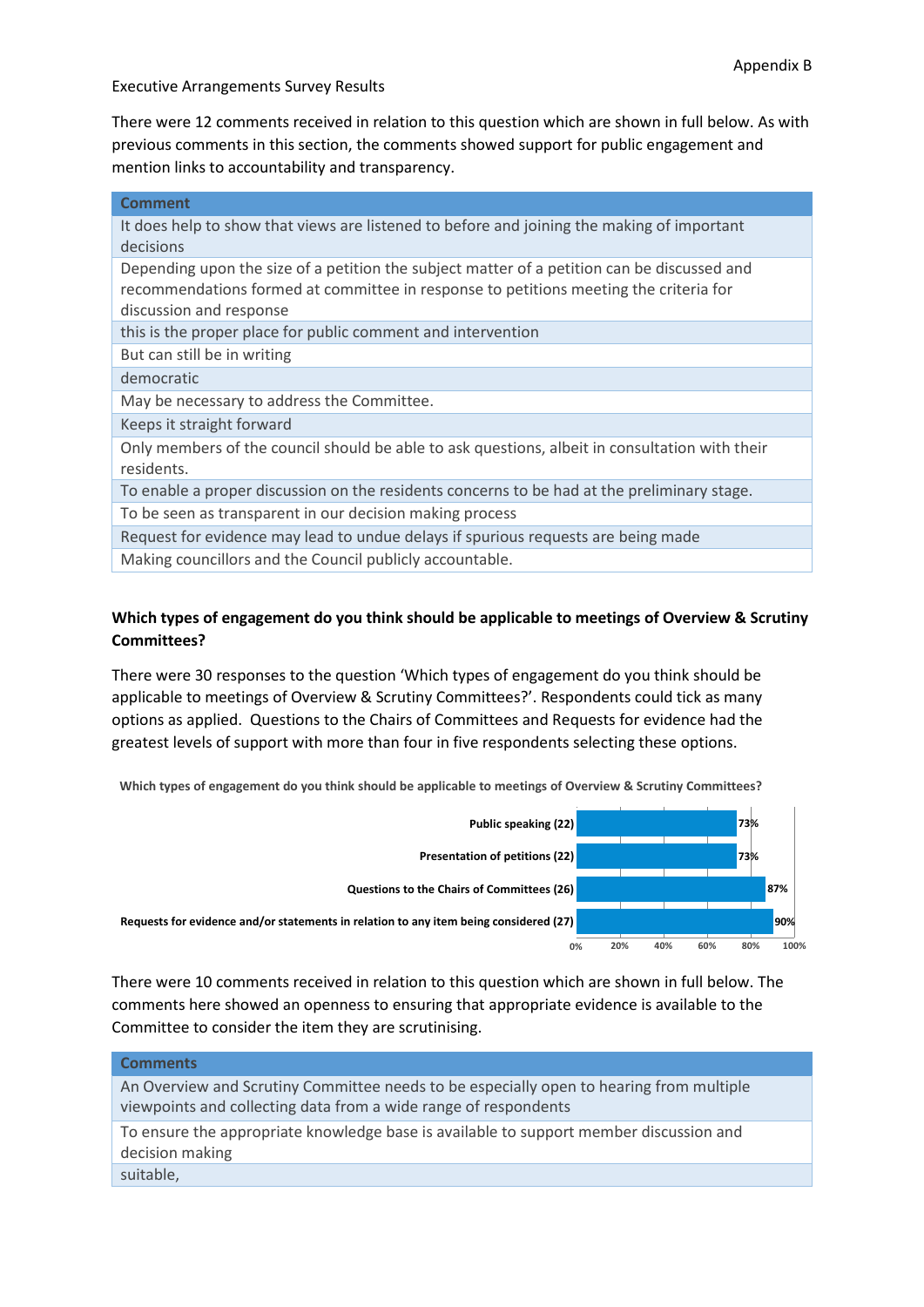|  |  | Both go together |
|--|--|------------------|
|--|--|------------------|

democratic

May be necessary to address the Committee.

Only members of the council should be able to ask questions, albeit in consultation with their residents.

Residents should be allowed to raise their concerns and ask the committee to consider them but not be allowed to ask a question requiring an immediate answer

To be seen as transparent in our decision making process

Making councillors and the Council publicly accountable.

### **Other Comments – Public Engagement**

There were 10 'other' comment received in relation to Public Enagagement, these are shown in full below.

| <b>Comments</b>                                                                                                                                                                                                                                                                                                                  |
|----------------------------------------------------------------------------------------------------------------------------------------------------------------------------------------------------------------------------------------------------------------------------------------------------------------------------------|
| In relation to Overview and Scrutiny if it establishes a Working group to look at a certain subject<br>the possibility of outside contributors joining in some or all of the discussion should be looked at.<br>Probably needs thinking about beforehand to prevent being caught out later by not knowing how<br>we handle that. |
| Very important that the public are *seen* to have access.                                                                                                                                                                                                                                                                        |
| It is important that the Scrutiny committee has the power to refer decisions back to a) the cabinet<br>member for reconsideration or b) to cabinet to reconsideration, even if the decision was one of an<br>individual cabinet member or c) refer the decision to Full Council                                                  |
| to be accepted, it must be relevant to the council's work and legal obligations                                                                                                                                                                                                                                                  |
| Unless there is full ability of the public to address all levels of MBC, the system will not be<br>accountable or transparent                                                                                                                                                                                                    |
| Happy to consider other options, if there are any.                                                                                                                                                                                                                                                                               |
| Statements during a live meeting but no questions. Questions should be submitted in writing in<br>advance and the committee can decide whether or not to discuss and answer them in a<br>subsequent meeting.                                                                                                                     |
| It is imperative that we remain approachable to the residents of MBC                                                                                                                                                                                                                                                             |
| Engagement needs to be increased to raise MBC to a beacon of transparency                                                                                                                                                                                                                                                        |
| everything should remain open for all                                                                                                                                                                                                                                                                                            |
| <b>Feedback on the Executive Model Proposed</b>                                                                                                                                                                                                                                                                                  |

### **How do you feel about the proposed model's design compared to other executive models you may have seen or experienced?**

There were 32 responses to the question 'How do you feel about the proposed model's design compared to other executive models you may have seen or experienced??'. Overall, 19 responders answered positively.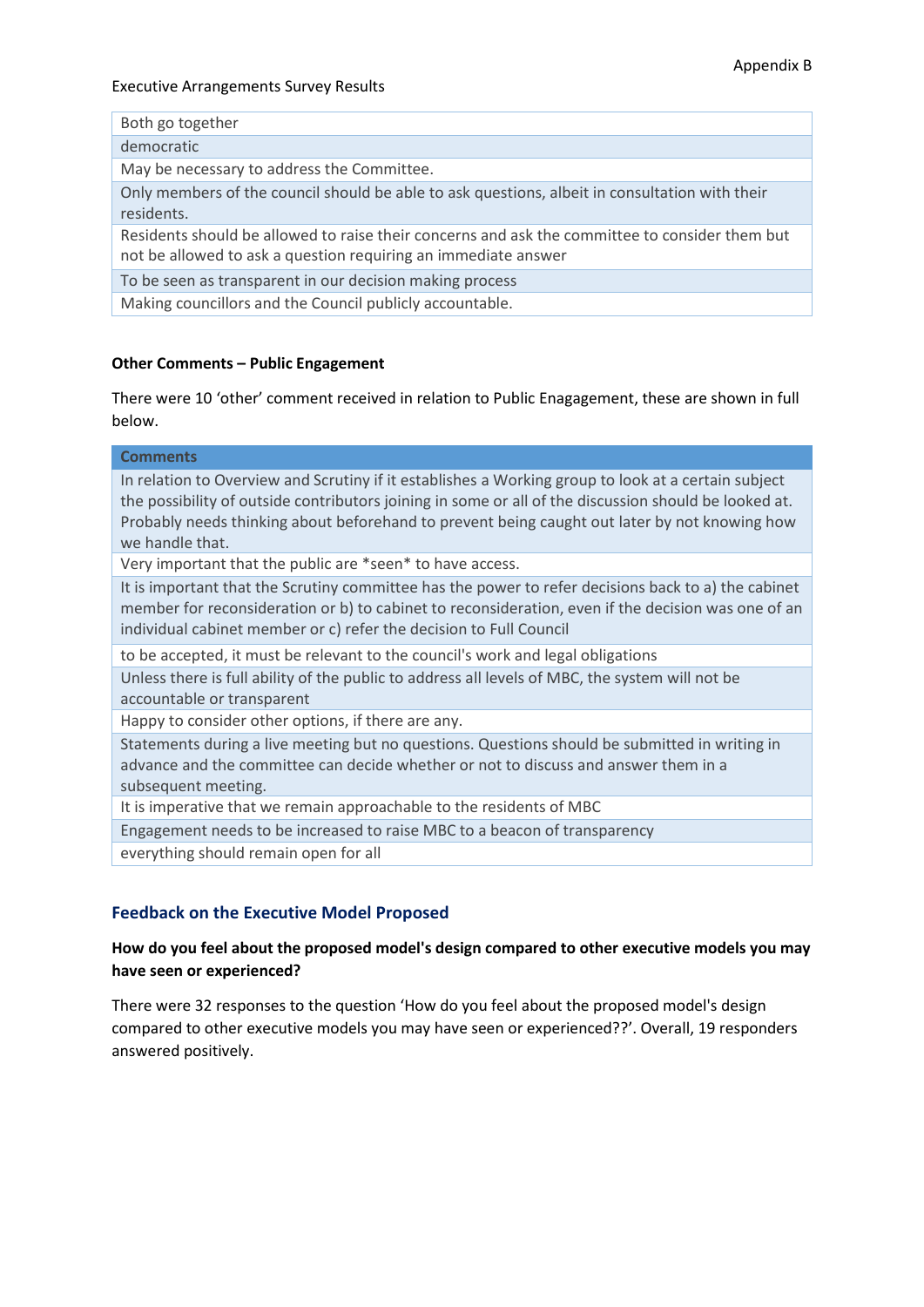**How do you feel about the proposed model's design compared to other executive models you may have seen or experienced?**



There were 14 comments received in relation to this question which are shown in full below. Many commenters were positive about the proposed changes mentioning it as being inclusive, promoting engagement and improved decision making.

| <b>Comments</b>                                                                                   |
|---------------------------------------------------------------------------------------------------|
| Much more inclusive than older models                                                             |
| I cme up with it.                                                                                 |
| Scrutiny needs to be more aligned with the full council than the leader and cabinet.              |
| Could come back to affect us has a group                                                          |
| An Executive model is inferior to a Committee system                                              |
| Represents a good compromise to achieve maximum support from Members.                             |
| Great open way forward                                                                            |
| I have limited experience of other models                                                         |
| This process should allow full discussion at two levels prior to a decision being made by cabinet |
| Its an EXECUTIVE model. It will hopefully lead to more and better quicker decisions by Members    |
| As a Councillor under the last Executive system there were many Members who simply lost           |
| interest                                                                                          |
| This model will streamline the work of both elected members and officers.                         |
| it seems that good councillor & public engagement can be achieved                                 |
| I have no experience of other executive models                                                    |

### **To what extent do you agree or disagree that the proposed executive model will ensure effective decision making?**

There were 32 responses to the question 'To what extent do you agree or disagree that the proposed executive model will ensure effective decision making?'. Overall, 21 responders answered positively.

**To what extent do you agree or disagree that the proposed executive model will ensure effective decision making?**

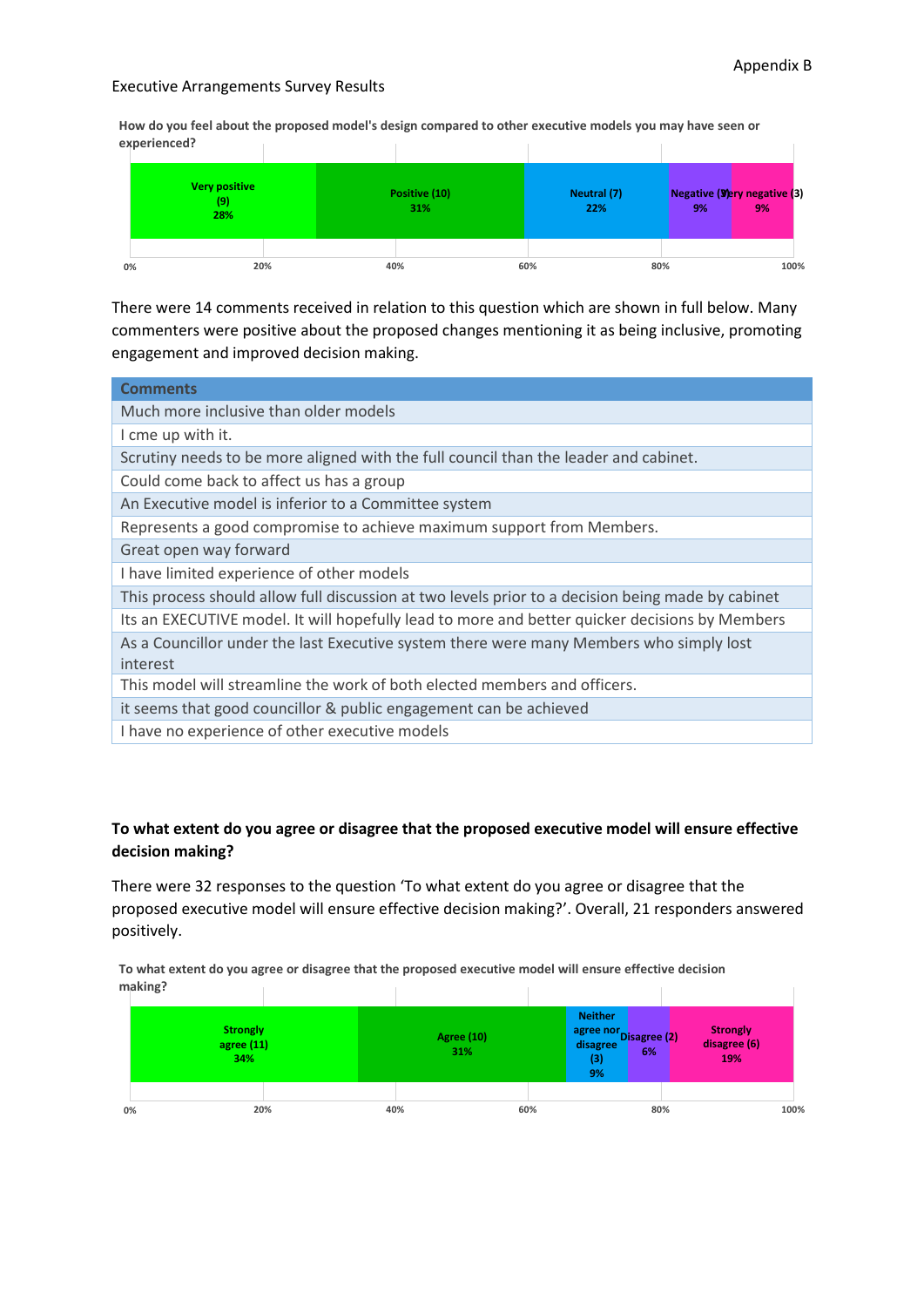There were 11 comments received in relation to this question which are shown in full below. Several comments mentioned the need to speed up decision making and several mentioned that decisions would still be taken by the Cabinet Member.

| <b>Comments</b>                                                                                      |
|------------------------------------------------------------------------------------------------------|
| This one has a good chance to. Less inclusive models are no better and can be worse than             |
| Committee decision making see the previous MBC Local Plan debates                                    |
| Still is going to be one elected member decision                                                     |
| But there are some key areas that need to be strengthened notably you can not have cabinet           |
| members chairing the committees - poacher and gamekeeper comes to mind. If that were the             |
| case I would prefer we kept a committee structure!                                                   |
| An Executive model is inferior to a Committee system and less democratic or inclusive                |
| Decisions can be made more promptly and there is greater accountability.                             |
| Let's get on with it.                                                                                |
| It would be effective to make decisions but when there is a majority and a cabinet it will always be |
| dictatorial                                                                                          |
| As long as we don't add in layers that don't actually speed decision making up.                      |
| The final decision will be with still be taken by the cabinet member so little faith in this new     |
| model.                                                                                               |
| The proposed model appears complicated at first view. Effective decision making will require the     |
| ability for fast decision making                                                                     |
| Decision-making will be more objective                                                               |

### **Do you agree in principle with the executive model?**

There were 32 responses to the question 'Do you agree in principle with the executive model?'. Overall, 21 responders answered positively.

**Do you agree in principle with the executive model?**



### **Other rights/opportunities for individual councillors for consideration for inclusions in the new executive model**

It was outlined in the survey that individual members rights & opportunities for participation will include: -

- Matters reserved for Full Council
- Full Council motions, including to refer matters directly to the cabinet for decision
- Ability to ask questions in Full Council, Cabinet and Committee meetings on any subject
- Member agenda item requests
- Committee participation (& visiting member rights)
- Overview & Scrutiny 'call in' of cabinet decisions
- "Councillor calls for action" via Overview & Scrutiny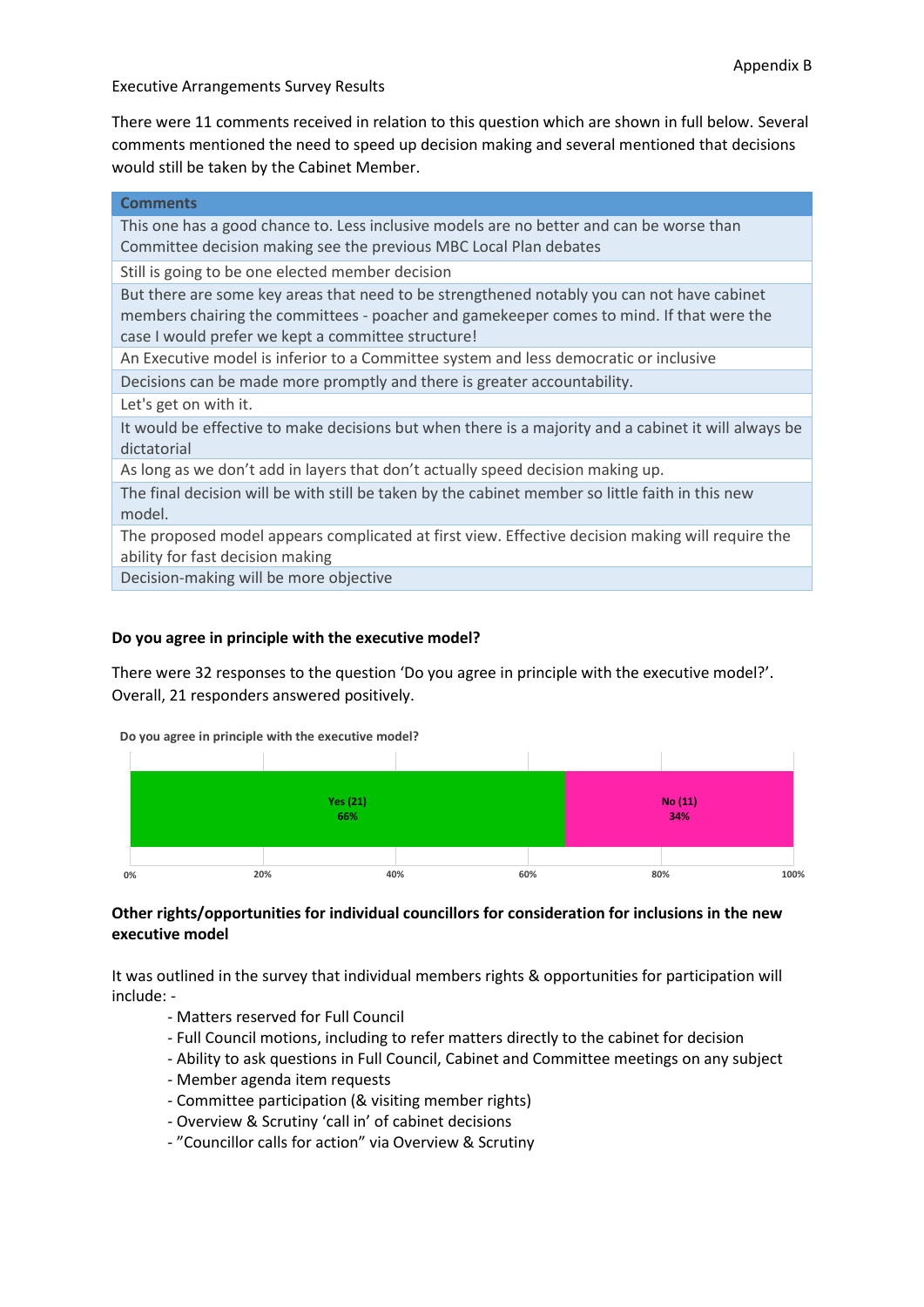They were subsequently asked if there were any other opportunities or new rights that they felt should be considered in the new executive model. A total of 13 comments were received. Here many stated they were happy with what was proposed or that everything was already covered.

| <b>Comments</b>                                                                                                                                                                                                                                              |
|--------------------------------------------------------------------------------------------------------------------------------------------------------------------------------------------------------------------------------------------------------------|
| I think its covered,                                                                                                                                                                                                                                         |
| Access to information. Cllrs need-to-know should be ver widely scoped.                                                                                                                                                                                       |
| Think that's about right but those rights apply to all members of the council and are not limited to<br>members of a particular committee especially where agenda requests are concerned. Another<br>reason why cabinet members should not chair committees! |
| Full visiting members access and opportunity should be retained through out the system                                                                                                                                                                       |
| I agree with the above.                                                                                                                                                                                                                                      |
| Lam not sure what else there could be.                                                                                                                                                                                                                       |
| A strict and obvious line between powers of elected members and council officers should exist to<br>improve the officer/member relationship.                                                                                                                 |
| none                                                                                                                                                                                                                                                         |
| That covers most. HOWEVER some "calls for action" may be very Ward biased or Area biased<br>where certain Members will have no insight or understanding. This may need some further<br>consideration.                                                        |
| These opportunities to participate in the proposed new format encapsulate and increase the ways<br>in which I can represent my residents.                                                                                                                    |
| Remote and virtual attendance should be encouraged to allow the increased engagement fromgjd<br>public that has been seen under the covid legislation                                                                                                        |
| not much different                                                                                                                                                                                                                                           |
| <b>None</b>                                                                                                                                                                                                                                                  |
|                                                                                                                                                                                                                                                              |

### **Suggested Amendments**

Survey respondents were given the opportunity to suggest amendments to the proposed Executive Model, a total of 6 comments were received, these are shown in full below. Three comments suggested keeping the current Committee system.

### **Comments**

Perhaps for the exclusion of doubt formally require individual Cabinet Member decisions to be advertised as formal meetings.

Full visiting members access and opportunity should be retained through out the system

A politically balanced member committee to make decisions related to the interpretation of the constitution, rather than allowing an officer to make a decision on this.

Leave The Committee System as it is. It took months to discuss and agree the protocols and structures for Committees and is balanced and fair to the Electorate of the whole Borough of Maidstone

Keep the committee system

Shelve and keep committee system

### **Elements to Retain and/or Redevelop**

Survey respondents were given the opportunity to suggest elements of the current system that they think should be retained or redevelopments for inclusion in the proposed Executive Model, a total of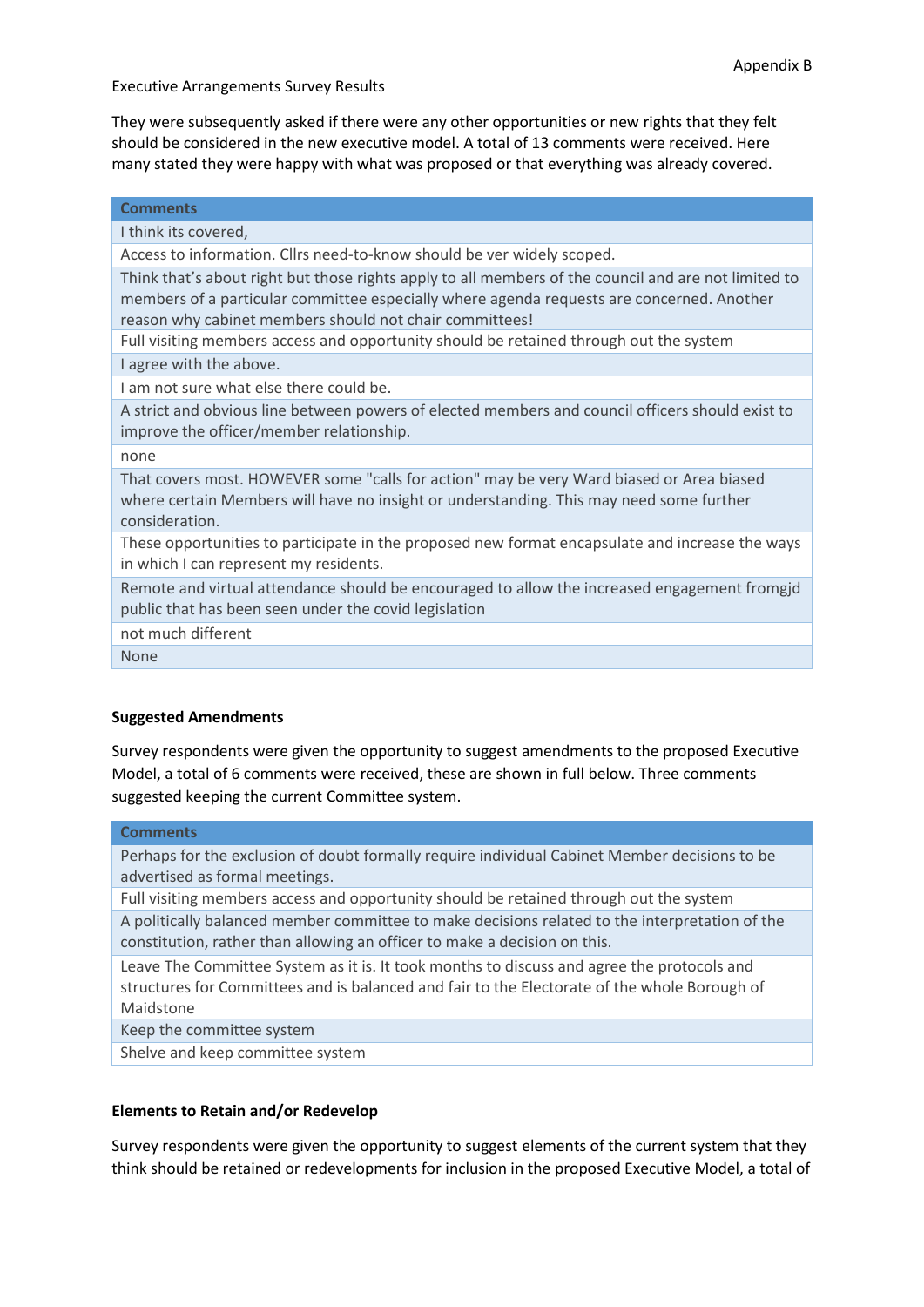12 comments were received, these are shown in full below. A couple were negative about the proposed model and others mentioned increased involvement for Members.

#### **Comments**

The important matters are Agenda Requests and the right to attend all meetings and participate asset out above.

I think we need to set out in greater detail all the committees of the council to demonstrate clearly how business will be conducted

We should do away with

The new system should mirror the current system as closely as possible

There is an effort to retain political balance which does work and which the PACs can replicate. It is also important that all Members feel involved and this can be achieved through the PACs and Overview and Scrutiny.

I'll leave this to more experienced colleagues

All Members of a Committee can influence Chair and VC and other Members as much as Chair/VC, Members can influence them. In practice this should remain in any democracy and in a new model.

All protocols and procedures were extensively discussed in a fair and proper manner and were inclusive, making balanced decisions

The Regulatory and Statutory Committees, ie. Planning, Licensing, Audit Governance and Standards, work extremely well under the current system and I look forward to learn how they will be integrated into the new model

Information should be freely available to all ward councillors and parish councillors and where possible the public

committee system gives a louder voice to minority parties and independents as made up from all groups, could be excluded. we need to be accountable for the residents ,

The whole model

### **Other comments – Proposed Executive Model**

There were 10 'other' comments received in relation to the proposed Executive Model, these are shown in full below.

# **Comments**

Nice survey.

This new system is not democratic. It will not matter what is said, the final decision will be what Cabinet member wants.

Do away with p &R committee

It is a mistake going to an Executive Model, however it can be reversed in the future with a simple majority if required

Thank you for the opportunity to comment and feedback.

The current committee system sees decisions being 'bounced' between committees backwards and forwards without decisive decision making. The proposed system should stop that yet still allow good and open discussion at an early stage

The committee system works well and represents all members views and those of smaller political groups. Reports have significantly improved under the committee system and decision making has been much more transparent than previous executive arrangements so I have serious doubts if full representation will be achieved under this new model. Explaining the new arrangements to residents will only create distrust and be seen as smoke and mirrors approach by the public as the final decision maker on most occasions will be by a cabinet member ?